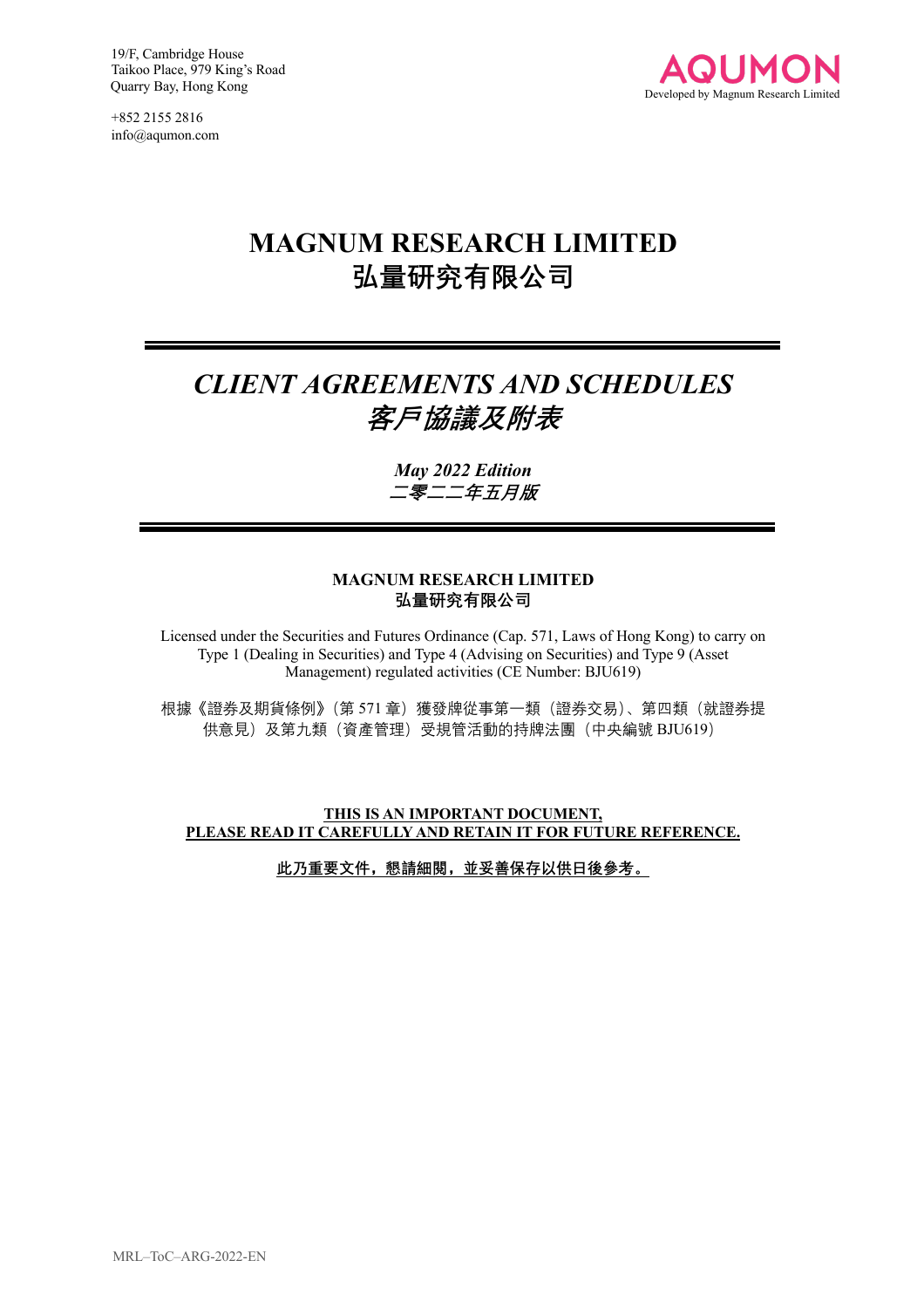+852 2155 2816 info@aqumon.com



## **Table of Contents**

| <b>Contents</b>                                                | Page |
|----------------------------------------------------------------|------|
| General Terms and Conditions                                   | 1    |
| Special Terms and Conditions for SmartStock Portfolios Service | 15   |
| Schedule 1: E-Service                                          | 17   |
| Schedule 2: Personal Data and Privacy Protection Policy        | 23   |
| Schedule 3: Risk Disclosure Statement                          |      |
| <b>Client Money Standing Authority</b>                         | 29   |
| <b>Client Securities Standing Authority</b>                    | 31   |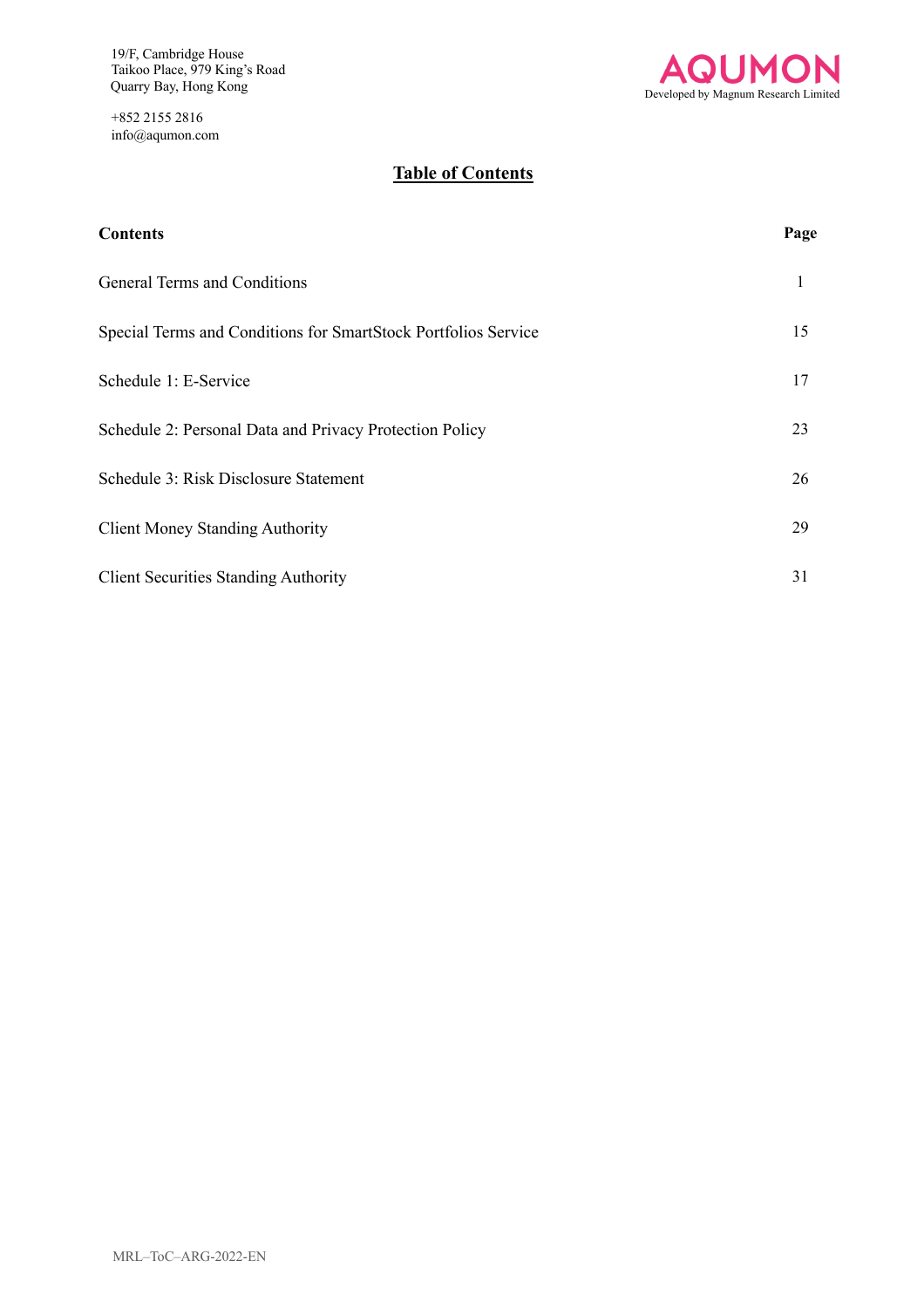

#### **CLIENT AGREEMENT**

#### **GENERAL TERMS AND CONDITIONS**

This Client Agreement (the "**Agreement**", as defined below) sets out the terms and conditions which apply to your (i.e. the "**Client**") AQUMON investment advisory account (the "**Account**", as defined below) with Magnum Research Limited ("**Magnum**" or the "**Company**").

#### **1. DEFINITIONS AND INTERPRETATION**

- **1.1** In this Agreement, the following words and expressions shall have the following meanings:
	- **1.1.1** "**Account**" refers to the AQUMON account opened by the Client with Magnum in accordance with the terms and conditions in this Agreement.
	- **1.1.2** "**Account Number**" refers to the serial number provided by AQUMON to the Client upon the opening of the Account for identification purposes.
	- **1.1.3** "**Account Opening Form**" refers to the forms and documents the Client is required to read and sign before and during the process of account opening with Magnum.
	- **1.1.4** "**Advisory Fee**" refers to the fees charged by Magnum for the robo-advisory services provided by Magnum.
	- **1.1.5** "**Agreement**" refers to the agreement contract and appendixes signed between Magnum and Client, which will be changed, corrected or complemented in accordance with specific circumstances.
	- **1.1.6** "**AQUMON**" refers to the investment advisory platform developed by Magnum and the advisory service provided for the Client by Magnum.
	- **1.1.7** "**Back-up Stock List**" shall have the meaning ascribed to it in the 1.7 of the Special Terms and Conditions of SmartStock Portfolios Service.
	- **1.1.8** "**Brokerage Commissions**" refers to the fees charged by Magnum or the Third Party Execution Broker for execution of clients' transaction orders.
	- **1.1.9** "**China Connect**" refers to Shanghai Connect and Shenzhen Connect, is an interconnection mechanism that HK and international investors could trade and clear the stocks listed in the Shenzhen Stock Exchange (SZSE) and Shanghai Stock Exchange (SSE) through SEHK and its clearing house.
	- **1.1.10** "**Growth Enterprise Market**" refers to the Growth Enterprise Market managed by the SEHK.
	- **1.1.11** "HKSCC" refers to the Hong Kong Securities Clearing Company Limited and its successors and assigns.
	- **1.1.12** "**HK Trading Day**" refers to a day on which trading can be conducted on the **SEHK**, normally from Monday to Friday, excluding public holidays or when the SEHK cannot conduct trading for the whole day due to severe weather situations or force majeure. Clients could refer to messages disseminated through HKEX's market systems for detail.
	- **1.1.13** "**Hong Kong**" refers to the Hong Kong Special Administrative Region of the People's Republic of China.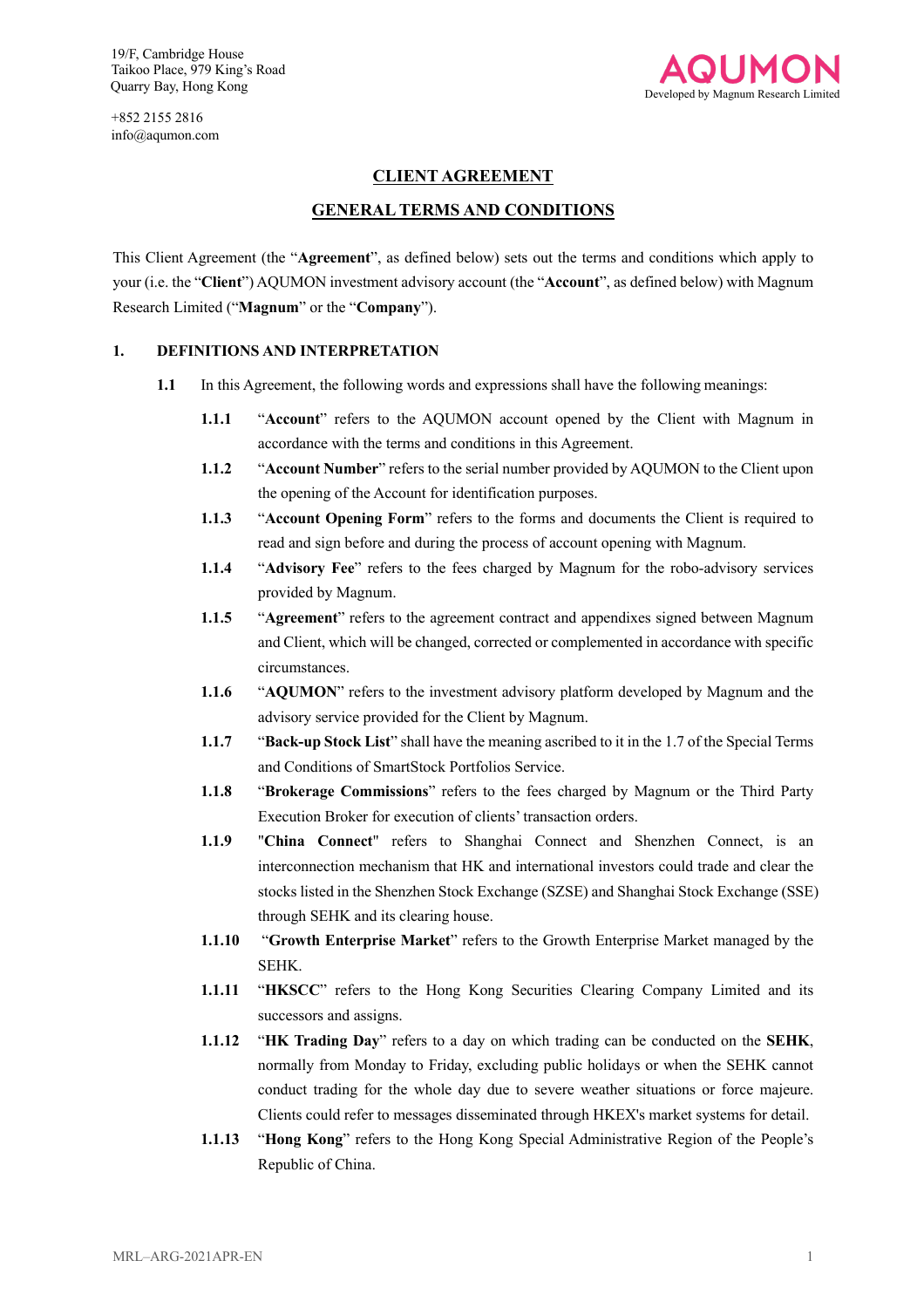

- **1.1.14** "**Hong Kong Main Board**" refers to the stock market operated by the SEHK except for the Growth Enterprise Market and the Option Market.
- **1.1.15** "**Instruction**" refers to written, oral or electronic communication which Magnum approves that involves instructions in trading any form of securities (including any subsequent corrections or cancellations that are accepted by Magnum).
- **1.1.16** "**Password**" refers to the password that the Client has personally set, altered and possessed. This password, along with the Client's registered email address, will be entered into AQUMON, the Intelligent Investment Advisory system.
- **1.1.17** "**Portfolio**" refers to the investment portfolio recommended by Magnum to the Client from time to time based on profile information provided by the Client.
- **1.1.18** "**Portfolio Drift**" refers to the difference between the target weights for Client's Portfolio and the actual weights in Client's current Portfolio.
- **1.1.19** "**PowerFactors**" refer to the data collecting, processing, and analyzing engine developed by Magnum, which can be used to analyze the factors of a certain stock.
- **1.1.20** "**PRC**" or "**China**" refers to the People's Republic of China.
- **1.1.21** "**Product**" refers to the financial products held in the Accounts. Products may but not necessarily include any of the following types: equity securities, debt securities, exchangetraded funds ("ETFs"), mutual funds or other similar securities-related index funds, etc.
- **1.1.22** "**Regulators**" refer to the SFC, SEHK or other relevant exchange, the relevant clearing house and any other regulatory authority whether in Hong Kong or elsewhere.
- **1.1.23** "**Regulatory Rules**" refers to the rules of the Regulators or other laws, rules, codes, guidelines, circulars and regulatory directions issued by the Regulators from time to time.
- **1.1.24** "**Selected Jurisdiction**" includes Hong Kong, the U.S., Mainland China and/or other countries or regions as the Company may think suitable from time to time.
- **1.1.25** "**Selected Stocks**" shall have the meaning ascribed to it in Clause 1 of the Special Terms and Conditions of SmartStock Portfolios Service.
- **1.1.26** "**SEHK**" refers to the Stock Exchange of Hong Kong Limited.
- **1.1.27** "**SFC**" refers to the Securities and Futures Commission of Hong Kong and its successors and assigns.
- **1.1.28** "**SmartStock Portfolios**" refer to a variety of thematic portfolios constructed by the Company, which consist of 100% stocks listed on the securities exchanges of Hong Kong, the U.S., Mainland China and / or other countries or regions as determined by the Company at its sole discretion from time to time.
- **1.1.29** "**Third Party Execution Broker**" refers to any licensed corporation that Magnum may from time to time cooperate with for customers' order execution. They should be proved to have valid corresponding SFC licenses.
- **1.1.30** "**Transaction**" refers to an order that has been fully and/or partially completed and the allocation and acquisition of new issued shares.
- **1.1.31** "**Ultimate Beneficiary**" refers to the ultimate individual beneficiary of the company or group, including beneficiaries holding interest through nominees or trusts if the client is a corporation or a group.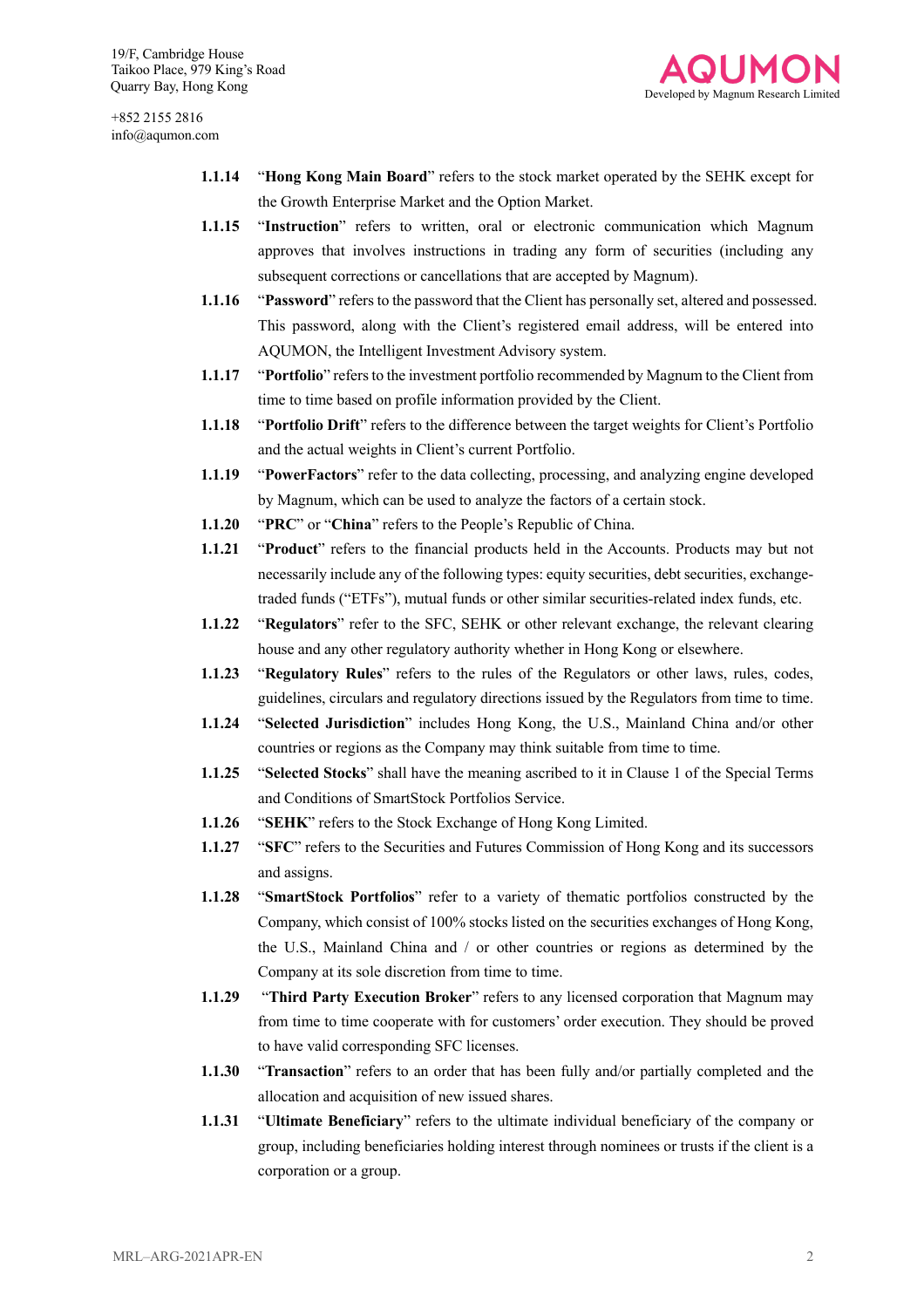

- **1.1.32** "**U.S. Trading Day**" refers to the day on which security trading could be conducted on U.S stock exchanges which include but not limited to the New York Stock Exchange (NYSE), Nasdaq Stock Market (Nasdaq) and NYSE American, normally from Monday to Friday, but excluding public holidays or the day that U.S. stock exchanges cannot conduct trading for the whole day due to severe weather situations or force majeure. Clients could refer to messages disseminated through the relevant U.S. stock exchanges'market systems for detail.
- **1.2** Conditions referring to singular terms can be applied to plural terms as well and vice versa. Gender reference should include all genders. Any terms referring to individuals, Magnum, or Clients should include natural persons, firms and sole proprietorships, partnership enterprises, companies and vice versa.

#### **2. THE ACCOUNT**

#### **2.1 Account Opening**

- **2.1.1** The Client hereby instructs and authorizes Magnum to open and maintain an AQUMON account in the name of Client for purchasing, investing in, selling, exchanging or otherwise dealing with securities in Hong Kong or elsewhere, on the terms set out in this Agreement.
- **2.1.2** Magnum will not open an account for a United States person as defined in the Foreign Accounts Tax Compliance Act ("FATCA") except as permitted by Section 15a-6 of the US Securities and Exchange Commission.

#### **2.2 Information Accuracy**

The Client acknowledges that the information provided in the Account Opening Form is true, complete, and accurate in all respects, on which Magnum can rely for operations unless Magnum has received written instructions regarding the change of account information from the Client.

#### **2.3 Information Inquiries**

The Client has agreed to authorize Magnum to conduct client information inquiries from time to time, and verify the Client's financial situation, investment experience and goal, and the accuracy of Client's information.

#### **2.4 Legal Status**

The Client acknowledges that he/she/it has the authority and legal capacity to enter into this Agreement and perform his/her/its obligations under this Agreement, and that this Agreement constitutes an effective and legally binding obligation to the Client:

- (a) If the Client is an individual, the Client represents:
	- He/She has been above 18 years older;
	- He/She is mentally healthy and not diagnosed with any mental illness;
	- He/She possesses legal capacity; and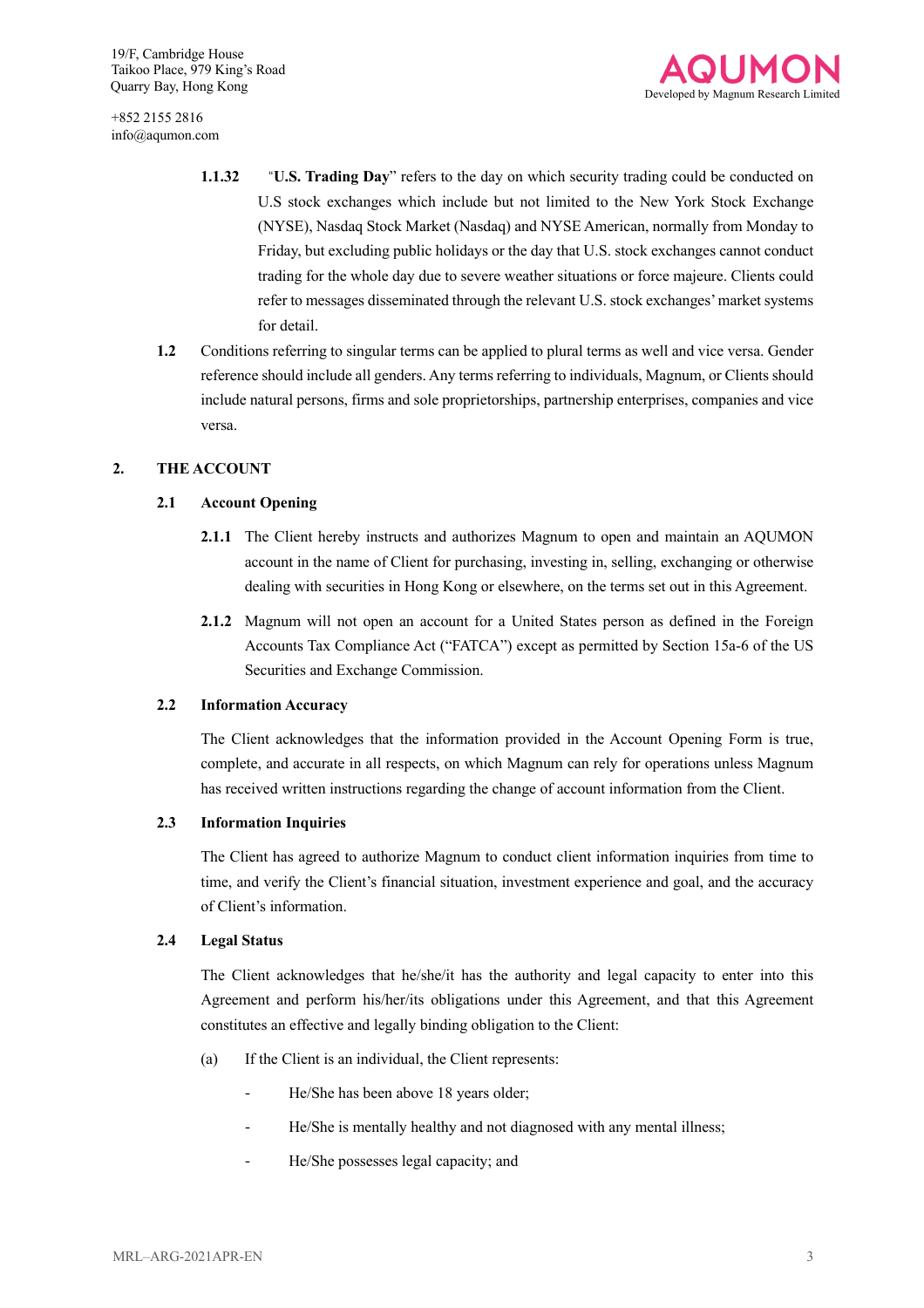

- He/She has not been declared for bankruptcy.
- (b) If the Client is a company or in the form of partnership, the Client represents :
	- It is duly incorporated and validly existing in accordance with the laws of the jurisdiction where It is incorporated;
	- It has not taken any steps to appoint receivers or liquidators for its assets or business;
	- It is not in the course of suspension or dissolution; and
	- Necessary actions shall be taken in order to enable the Client to discharge its obligations under this Agreement.

#### **2.5 Ultimate Beneficiary of the Account**

The Client has appointed an Ultimate Beneficiary upon the account opening procedure with Magnum. Unless an Ultimate Beneficiary of an account is notified by the Client to Magnum in written notice at the time of account opening, it shall be deemed that the Client defaults to himself as the Ultimate Beneficiary of the account. If an Ultimate Beneficiary of an account is not his/her own, disclosed by Client, Magnum is entitled to refuse his/her account opening and require him/her to provide more details relevant to the Ultimate Beneficiary for compliance purposes, such as antimoney laundering. And if there is any change to the details of the Ultimate Beneficiary of the Account, the Client agrees and guarantees to notify Magnum through a written notice immediately.

#### **2.6 Agency Rights**

The Client agrees and irrevocably authorize Magnum to become the Client's agent under the areas permitted by law, to take any action which may be deemed necessary or practicable in the execution of this Agreement and to sign any document or instrument in the name of the Client to carry out the provisions of this Agreement.

#### **2.7 Account and Password Protection**

In order to protect the safety and benefit of the Client and the Account, the Client will personally set up a Password to access and operate his/her Account. The Client hereby agrees, narrates and guarantees that he/she is the sole possessor and legitimate user of the Password. The Client will monitor and ensure the integrity and security of his/her Password and Account, and will be solely responsible for such use. Once the Password and Account Number are lost, stolen or illegally used, the Client will immediately notify Magnum in writing. In the absence of such written notice, Magnum shall not be liable for any loss resulting therefrom.

#### **2.8 Major Changes**

Magnum and the Client agree to promptly notify the other party of any changes to the information in the Account Opening Form and the information provided in this Agreement. Changes to any information contained in the Account Opening Form will not affect the operation of the Account unless a written notice is received.

#### **2.9 True Signature**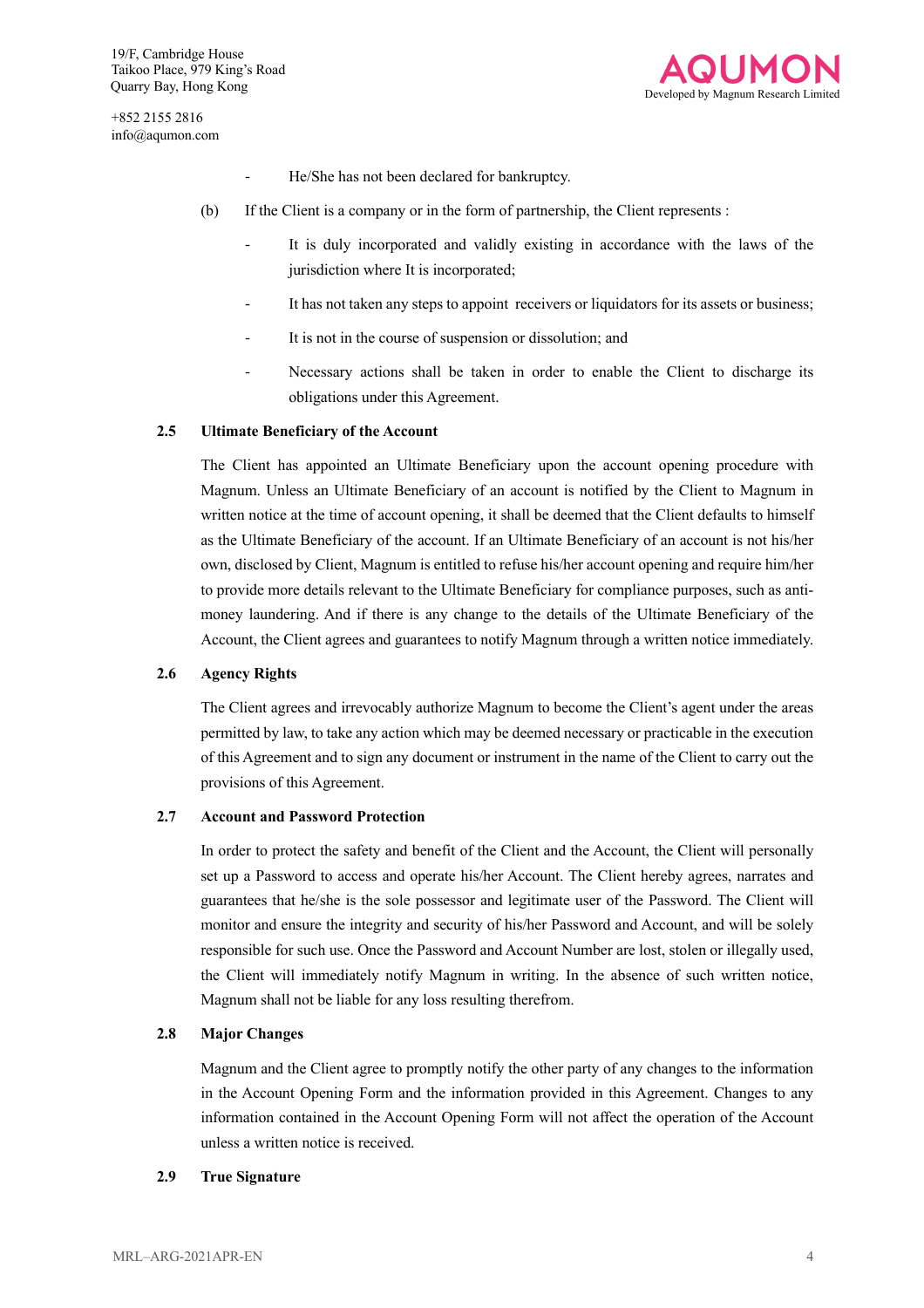+852 2155 2816 info@aqumon.com



The signature of the Client shall be the true in the Account Opening Form and this Agreement.

#### **3. INVESTMENT ADVISORY SERVICE**

- **3.1** Magnum will advise the Client on securities through AQUMON, an investment advisory platform, and execute the Client's securities transaction order after the Client accepts such investment advice from Magnum.
- **3.2 Rebalancing.** Unless otherwise specified in the Agreement, when any one of the following events happens, AQUMON will advise the Client to rebalance the Products and the proportions in which they are held in the Client's Account to resemble the information and preferences specified by the Client: (1) The Client's Portfolio is identified as having drifted by a certain percentage or more (such percentage will be reviewed and changed from time to time by AQUMON) (2) The Client's risk profile is changed; (3) fund deposit or withdrawal by the Client; or (4) upgrade of algorithm, including but not limited to any changes relevant to the products in the Portfolios selected by AQUMON.
- **3.3** The Client shall read this Agreement, service instructions, privacy policy and other rules set forth on the AQUMON website, and should abide by such rules as well as applicable laws, rules and regulations when using the service provided by AQUMON. In addition to the service mentioned herein, the Client may have access to other services provided by AQUMON in the future, and if the Client wish to use such services, he/she shall also comply with the terms and conditions of this Agreement.
- **3.4** Magnum is responsible for the provision of service and maintenance of network environment, as well as service-related technical support. Magnum reserves the right to modify, remove or add one or more functions of AQUMON at any time without prior notice.
- **3.5** The Client acknowledges that:
	- **3.5.1** although the relevant market information provided to the Client is derived from sources believed to be reliable, such information may not be complete and may not be verified;
	- **3.5.2** Magnum makes no representation, warranty or guarantee for the accuracy or completeness of any information it provides to the Client, and accordingly disclaims any responsibility for its accuracy or completeness;
	- **3.5.3** the employees, directors, affiliates, or shareholders of Magnum may hold any securities positions that are included in the investment portfolios recommended to the Client by Magnum, with an intention to buy or sell such securities. The Client also understands that the market positions of any such employees, directors, affiliates, or shareholders may or may not be consistent with the recommendations made by Magnum to the Client; and
	- **3.5.4** Magnum does not make any representation, warranty, or guarantee with respect to the tax consequences of the Client's transactions.
- **3.6** The Client acknowledges that the ownership of AQUMON, the investment advisory platform, belongs to Magnum. The Client guarantees that he/she will not damage, modify, deconstruct, reverse operate or alter the operation of AQUMON without authorization. The Client acknowledges that if the Client fails to comply with this Provision, Magnum may take legal action against the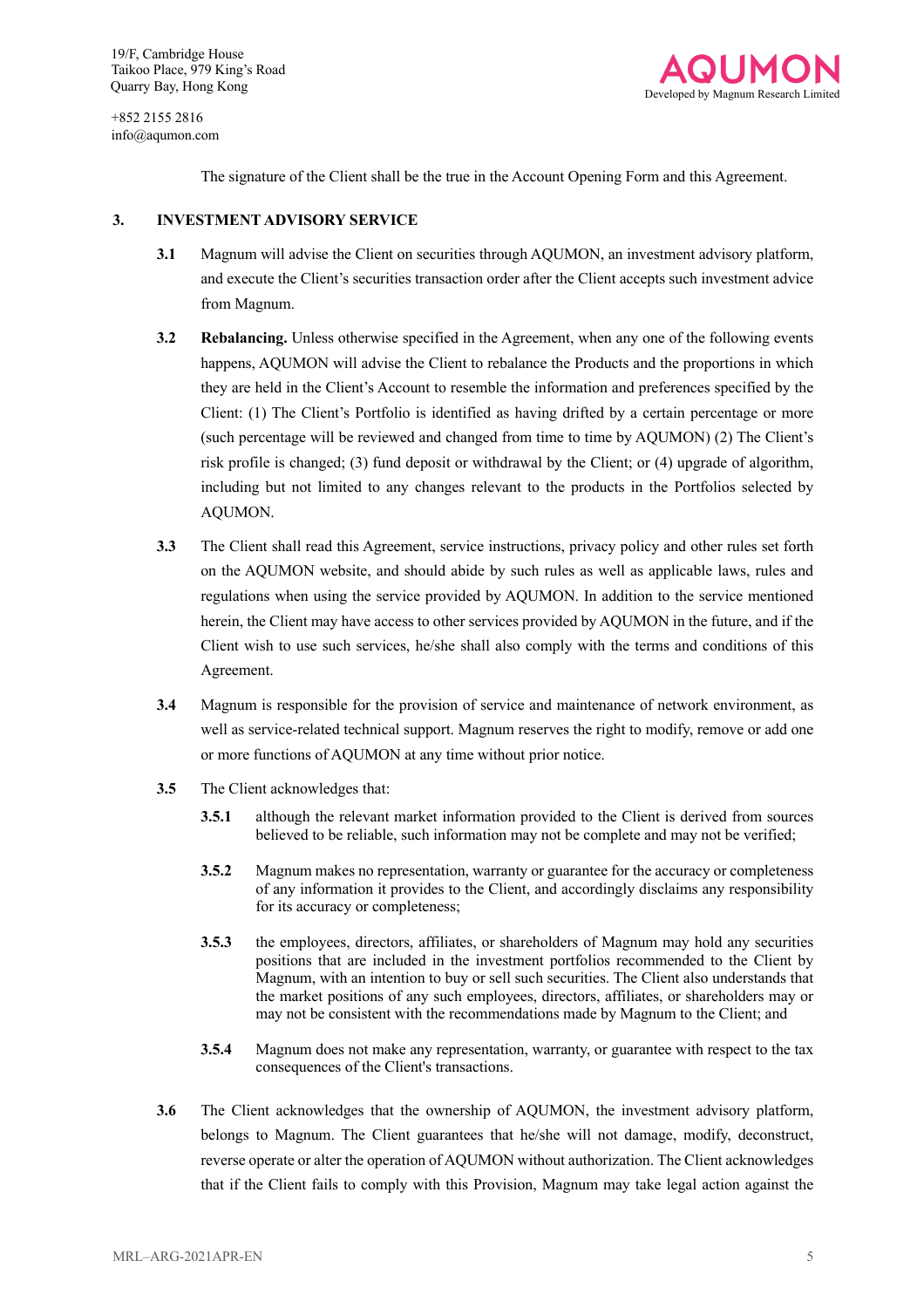

> Client. The Client guarantees that if he/she knows of a third party conducting the behaviors, he/she will promptly notify Magnum.

- **3.7** The Client should understand that Magnum could not guarantee that the service provided is perfect. If the service provided by Magnum is defective, and the defect is unavoidable by the technological level of the industry at the time, the flaw will not be regarded as a breach of contract. The Client understands and agrees that, although Magnum will provide service availability and reliability support, Magnum will not make any commitment to the availability or reliability of the Service, nor does Magnum assume any responsibility for the results of the use of AQUMON.
- **3.8** Magnum is willing to work with the Client to solve problems and is committed to continuously improving the service quality and service levels of AQUMON. In any case, the Client can contact Magnum via the official phone number at (852) 2155 2816 or e-mail cs@aqumon.com to report obstacles or request technical support.
- **3.9** If Magnum solicits the sale of or recommends any financial product to the Client, the financial product must be reasonably suitable for the Client, having regard of the Client's financial situation, investment experience and investment objectives. No other provision of this Agreement or any other document we may ask the Client to sign and no statement we ask the Client to make derogates from this clause. For the purpose of this Clause 3.9, "Financial product" means any securities, futures contracts or leveraged foreign exchange contracts as defined under the Securities and Futures Ordinance (Cap. 571).

#### **4. TRADING**

- **4.1** Magnum will execute the Client's trading instruction after the Client places the order on AQUMON. Magnum does not need to verify the identities and permissions of those who issue the Instructions. The Client hereby waives any defense and acknowledges that any directive may be void of any form of writing that may be required by applicable laws, rules and regulations.
- **4.2** The Client agrees that he/she will independently determine each Instruction and/or Transaction without relying on Magnum.

#### **4.3 Third Party Execution Broker**

- **4.3.1** In executing orders, Magnum may execute via Third Party Execution Brokers. The Client acknowledges and agrees to use a Third Party Execution Broker at the transactional service level. The Client shall be aware of the risks of third-party services. Magnum shall not be liable for such risks.
- **4.3.2** Magnum may execute Client' Instructions by itself or through such Third Party Execution Brokers or dealers as Magnum may in its sole discretion decide. Magnum is not obliged to account to the Client for any commissions, fees, spreads (including mark ups or mark downs) or other benefits obtained in connection therewith. Magnum shall execute and use reasonable effort to procure any third party broker to execute Client Instructions in accordance with best execution standards as set forth in applicable rules and regulations as well as Magnum's Compliance Policy, and Magnum shall take responsibility for order execution.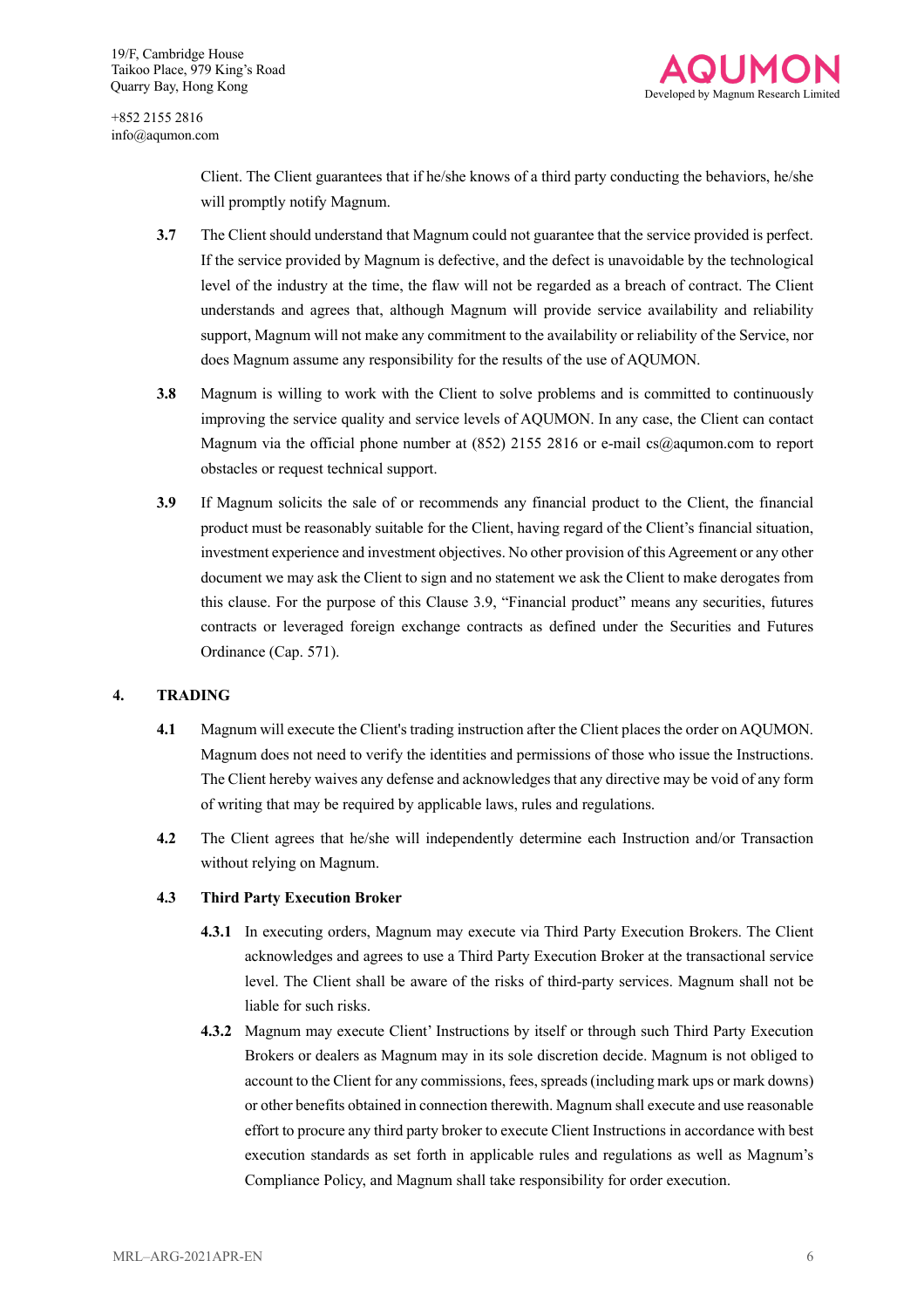

#### **4.4 Client Money**

- **4.4.1** The Client's money will be held in the segregated accounts opened by Magnum or a Third Party Execution Broker with a recognized bank(s), which shall be separate from the assets of Magnum and the Third Party Execution Broker.
- **4.4.2** The Client acknowledges that as a general rule, excess monies of the Client (unless refunded to the Client),will be commingled with excess funds from other clients in an omnibus trust account and that administratively, it would not be practical or feasible and is economically counter-productive to attempt to allocate the respective interest entitlement (if the trust account is interest-bearing) on an individual basis in view of the constant fluctuations in the value of the collective funds in such trust account. The Client agrees to waive and relinquish in favor of Magnum any and all entitlements to interest accruing to the Client's share of funds in such trust account. Where Magnum utilizes a bank to deposit Client's monies, Magnum's sole responsibility to the Client as regards the utilization of such bank shall be to exercise reasonable care in the selection of such bank. The Client will not hold Magnum liable for any wilful action or omission, default, fraud or negligence by the bank.

#### **4.5 Trading and Settlement Time for HK and China Connect Stocks**

If AQUMON receives a Client's order instruction between 00:00:01 – 24:00:00 Hong Kong Time, AQUMON will use reasonable endeavors to execute the orders "at market" within the next two HK Trading Days and settle in accordance with market practice after execution. If any order instruction cannot be fully fulfilled on the HK Trading Day, AQUMON is entitled to perform partial or postpone fulfillment without any consent or confirmation with the Client in advance.

Clients should be aware that the above trading and settlement arrangements are subject to certain unexpected circumstances, including but not limited to sudden market changes, lack of liquidity or computer system errors. AQUMON reserves the right to execute the order partially or later due to the above-mentioned situations without consulting or notifying the Client in advance. Under whichever circumstance, AQUMON will act in the Client's best interests.

#### **4.6 Trading and Settlement Time for US Stocks**

The order that a client confirms before 20:00:00 PM (Hong Kong Time) shall be executed by AQUMON with reasonable endeavors within the next two Trading Days, and then be settled in accordance with market practice after execution; The order that a client confirms after 20:00:00 PM (Hong Kong Time) shall be executed by AQUMON with reasonable endeavors within the next three Trading Days after the order is placed, and then be settled in accordance with market practice after execution.

Clients should be aware that the above trading and settlement arrangement is subject to certain unexpected circumstances, including but not limited to sudden market changes, lack of liquidity or computer system errors. AQUMON reserves the right to execute the order partially or later due to the above-mentioned situations without consulting or notifying the Client in advance. Under whichever circumstances, AQUMON will act in the Client's best interests.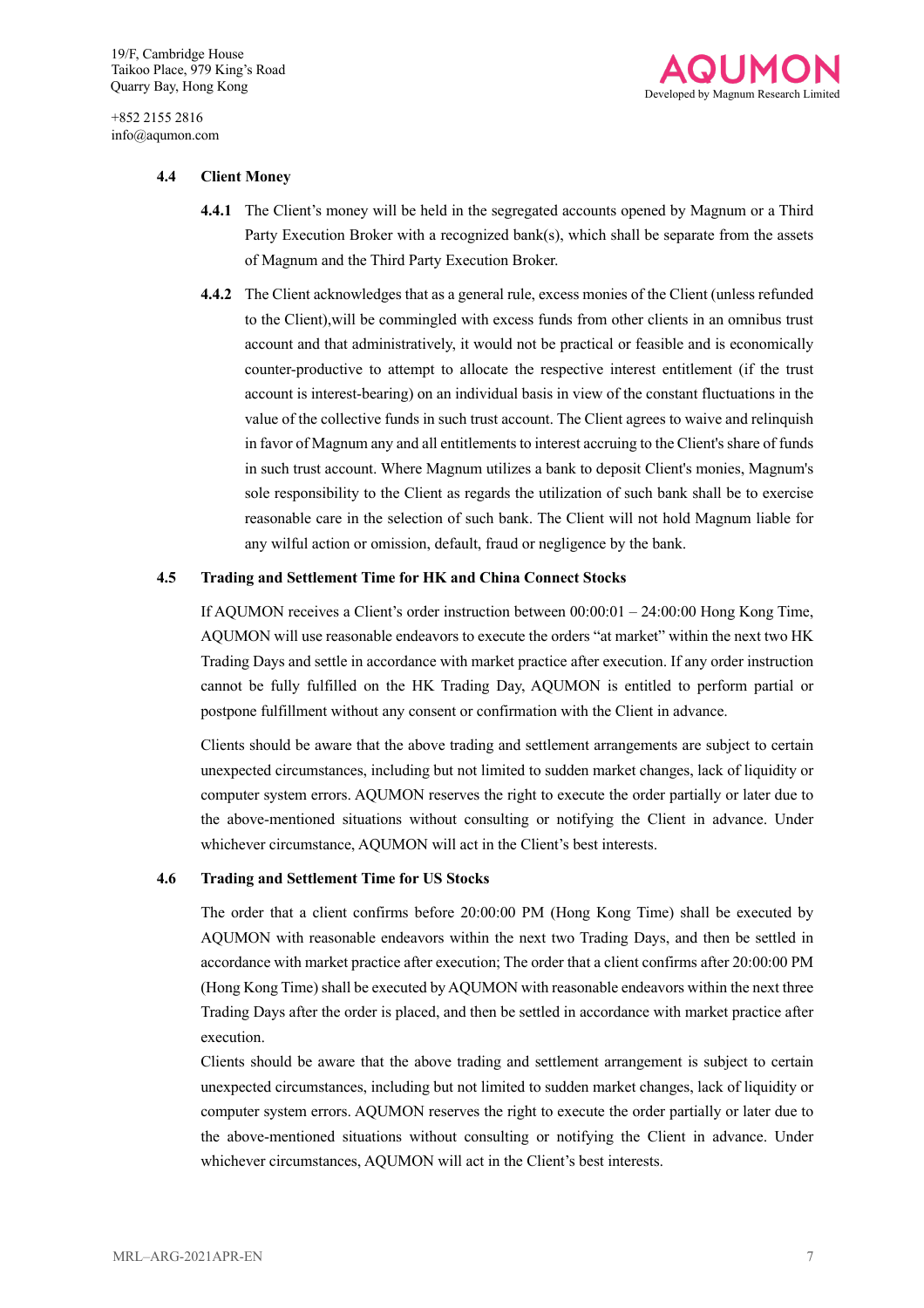+852 2155 2816 info@aqumon.com



#### **4.7 Odd Lot Trades**

- **4.7.1** To improve trading efficiency for Client, Magnum will first buy a lot of whole shares from the secondary market/stock exchanges as inventory and keep it in the Aqumon inventory account. When a Client places an order for buying fractional shares, a required number of fractional shares will be transferred directly from the inventory account to the Client's account. On contrary, if a Client places an order for selling fractional shares, a required number of fractional shares will be transferred directly from the Client's account to the inventory account. In the processes mentioned above, fractional shares are not traded through stock exchanges, but are traded and transferred between Client Account and Aqumon inventory account. The Client understands and agrees that Magnum is the counterparty of it for his/her fractional share trading, and accepts the arrangements under this Clause 4.7. If Client does not agree to the use of odd lot trade function of Aqumon, he/she shall notify any staff of Magnum before the execution of this Agreement. Otherwise, the actions taken by Client to use the odd lot trade function would be deemed to accept the arrangements under Clause 4.7.
- **4.7.2** The Client fully understands the risks associated with odd lot trades and is willing to assume such risks. The risks mentioned above includes but not limited to:
	- (1) Counterparty risks due to Magnum being the direct counterparty of the Client in connection with the odd lot trades, such as credit risk, liquidity risk, insolvency, and liquidation risks of the Magnum; and
	- (2) Clients may be unable to use the odd lot trade function of Aqumon due to the shares are suspended or reach an up or down limit in the open market.
- **4.7.3** Magnum shall abide by relevant laws, regulations and guidelines issued by regulatory authorities to reduce or avoid conflicts of interest that may arise between the Magnum and its Clients in relation to fractional shares trading, and act in the best interests of the Client.
- **4.7.4** Regarding to the fractional shares trading, the following arrangements will be modified from time to time at the sole discretion of Magnum and the latest details will be disclosed on the website (www.aqumon.com) of Aqumon.
	- (1) The minimum investment amount for fractional shares trading;
	- (2) The specific portfolios/services provided by Aqumon with fractional shares trading functionality;
	- (3) The types of securities that could be traded in fractional shares, include but without limitation to securities and ETFs listed in or traded by the HKEX, China Connect or stock exchanges in U.S; and
	- (4) The smallest unit for fractional shares trading.
- **4.7.5** Magnum has sole and absolute discretion to determine the time for using the fractional shares trading function, including when to use and when to prohibit the use of it. Under such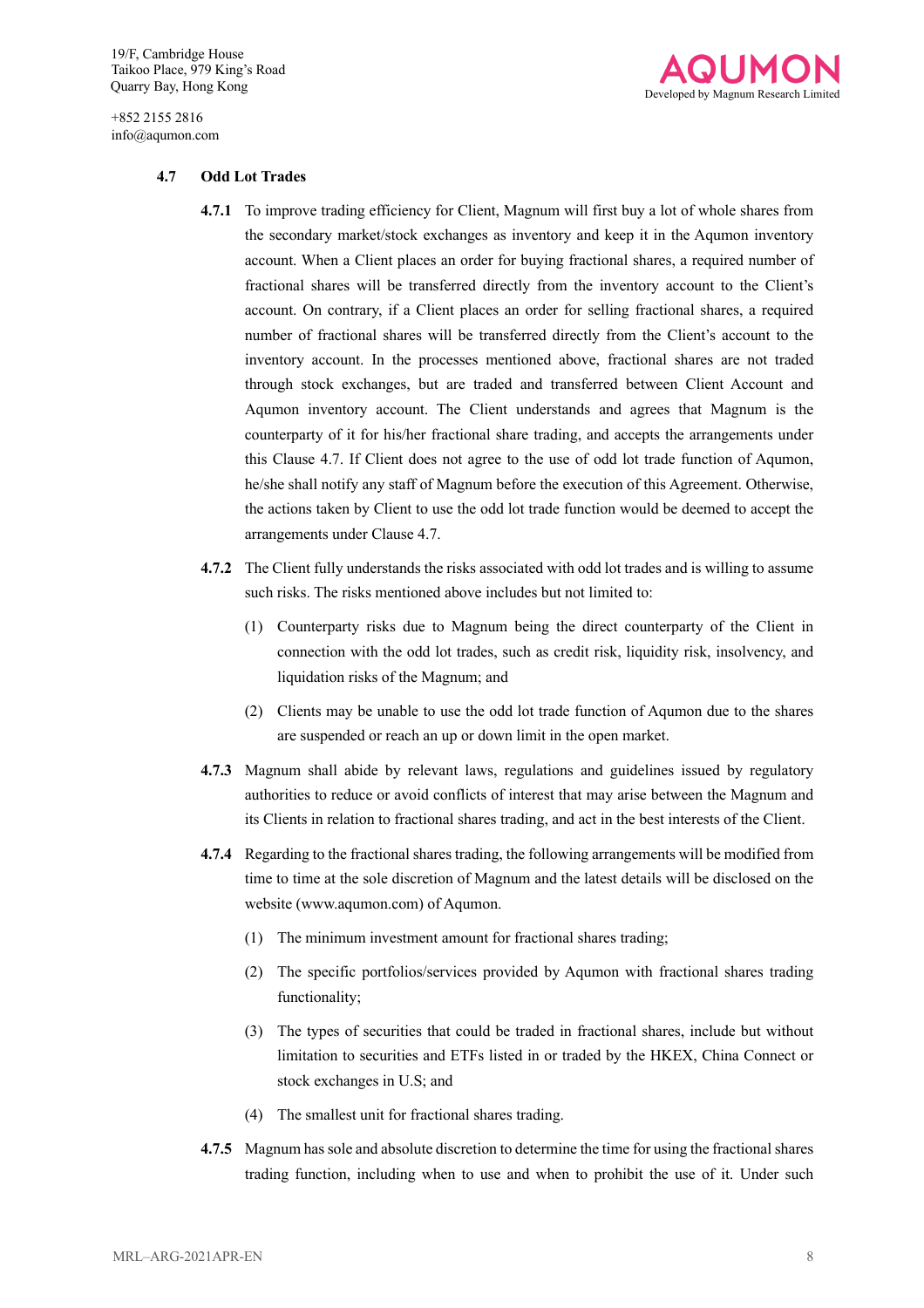

circumstances, including but without limitation to market volatility, share suspension, insufficient positions etc., Magnum cannot promise that the Client could use the fractional shares trading function under any condition. In addition, if a stock is suspended and reach an up or down limit in the open market, the Client also cannot use the fractional shares trading function for that stock.

- **4.7.6** Magnum will not charge any commission fee for the use of fractional shares trading functions. For fractional/non-whole shares and ETFs are less liquid, but more volatile and more expensive than whole shares and ETFs, the trading cost for it is much higher than the cost for whole shares/ETFs trading. Higher trading costs lead to higher transaction price for fractional shares trading. The final transaction price for fractional shares trading is determined by Magnum and may be revised from time to time. The details for final transaction price of fractional shares trading will be announced on the website (www.aqumon.com) of Aqumon. When determining the final transaction price, Magnum would take all relevant factors into consideration, including but without limitation to referring to the latest price of that stock in the secondary market and its liquidity and volatility.
- **4.7.7** Magnum is entitled to adjust relevant parameters of fractional shares trading from time to time and to modify, suspend or terminate fractional shares trading service.

#### **5. CHARGES**

- **5.1** Magnum reserves the right to charge Advisory Fees for providing Product to the Client. For latest information about the Product fee schedule, please refer to the fee structure published on AQUMON's official website.
- **5.2** Magnum or the Third Party Execution Broker will charge Brokerage Commissions for executing Client's Instructions. Details of the Brokerage Commissions, charges and fees are available on AQUMON or the Third Party Execution Broker's official website (as amended from time to time with prior written notice).
- **5.3** Magnum reserves the right to revise, cancel or add one or more charges to AQUMON at any time. Magnum will announce the latest charging policy and norms through AQUMON's official website or e-mail notification ten (10) working days prior to the actual modification. If the Client still uses AQUMON corresponding function, the Client shall comply with the then effective rates and service agreements announced by Magnum.
- **5.4** The costs incurred during the transaction which includes, but are not limited to, ETF management fees, stamp duty, transaction levy charged by relevant regulatory bodies, clearing fees charged by relevant securities exchanges, shall be borne by the Client.

#### **6. WRITTEN NOTIFICATION AND COMMUNICATION**

**6.1 Delivery method**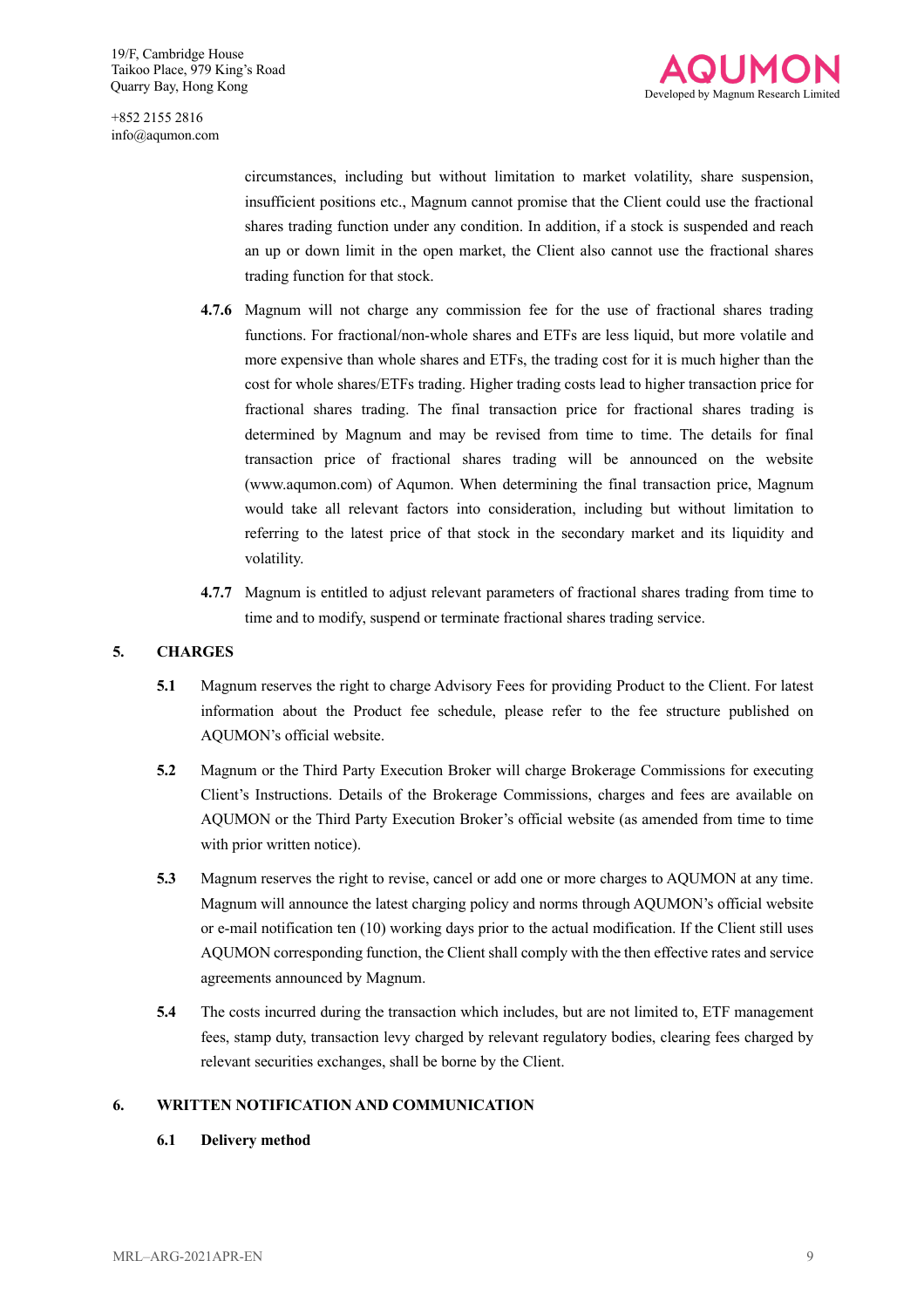

All written notices and communications sent to the Client by Magnum under this Agreement may be delivered to the details written in the Account Opening Form, or the latest official address, fax number, and e-mail address written by the Client five (5) Business Days in advance, via personal delivery, postal mail, mobile and web-based instant messaging, facsimile, e-mail or otherwise.

#### **6.2 Presumption of Service**

All written notices and communications sent in the manner described above, whether by personal delivery, postal mail, mobile and web-based instant messaging, facsimile, e-mail or otherwise, shall be deemed to have been received unless otherwise notified by the Client. It is the Client's responsibility to ensure the accuracy of his/her information, and if there is any discrepancy, he/she should contact Magnum immediately.

#### **6.3 Verbal Notification**

Magnum may make contact with the Client orally. The information on the voicemail, telephone answering machine and in other similar electronic or mechanical devices shall be deemed to have been received by the Client.

#### **6.4 Responsibility for access to communications**

The Client agrees to periodically review the mailboxes, e-mail, fax machines, and other equipment that are used to receive communication or notification from Magnum. Magnum will not be liable for any loss resulting from the Client's failure, delay or neglect to inspect the above communication sources or facilities.

#### **6.5 Monitoring and recording of e-mail and telephone conversations**

In order to protect the interests of both parties and to discover and correct any misunderstanding in time, the Client agrees and authorizes Magnum to monitor and record electronic communications and telephone conversations between the parties independently without prior notice. Any recordings made by Magnum will constitute the ultimate and complete evidence of the communication recorded.

#### **6.6 Confirmation letter and account statement**

The Client will review the receipt, acknowledgment letter and account statement for all the changes that have been applied to his/her Account as soon as he/she receives it. All information contained in the above documents shall be binding on the Client unless a written notice of objection is given to Magnum within five (5) business days after receipt of such information. In any event, Magnum retains the final right to determine the validity of the Client's objections to the information.

#### **6.7 Non-delivery or bounce messages**

The Client agrees to update the Account in a timely manner and to notify Magnum within fortyeight (48) hours of any change. The Client acknowledges that, in the event he/she fails to provide, update and/or notify Magnum of the inability to deliver or return the mail in connection with the most up-to-date and accurate information relating to the Account, Magnum may, for security and completeness of the Client's Account, permanently lock or restrict his/her Accounts.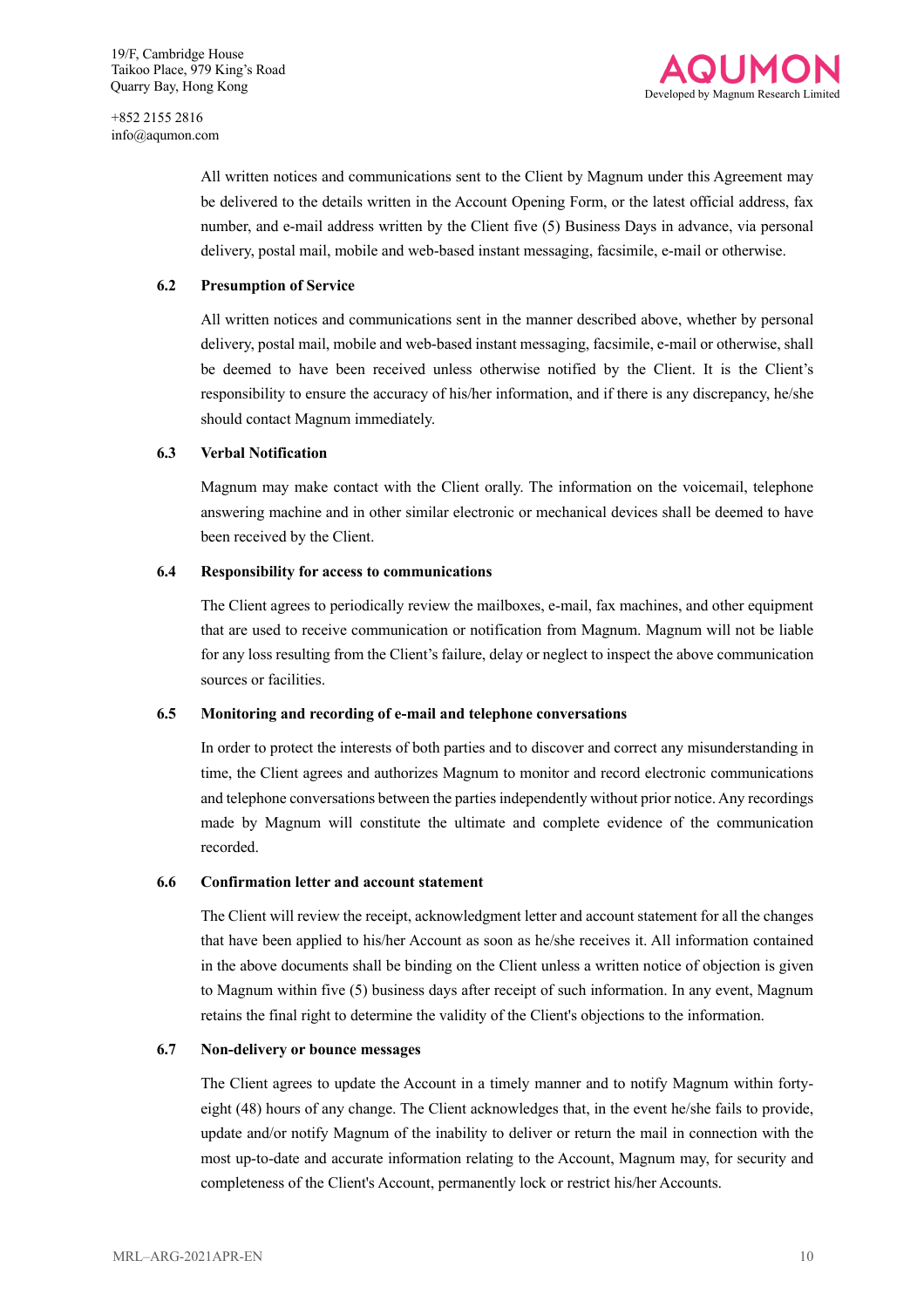

**6.8** No liability shall be incurred by Magnum for delay in the transmission or execution of the instruction resulting from failure of the transmission or communication facilities, or any other cause beyond Magnum's control.

#### **7. GENERAL PROVISION**

#### **7.1 Completeness of Agreement**

This Agreement (including the General Terms & Conditions and Schedules) and all existing and subsequent written agreements, between the Client and Magnum regarding the Client's Account and the terms and conditions contained in any other documents submitted to Magnum in respect of the Client's Account constitutes a representation in this Agreement and in relation to the opening and operation of the relevant issues that have reached a complete and binding understanding. Nothing in this Agreement shall be used to remove, exclude or restrict any of the obligations of the Client under any of the laws or rights of Hong Kong.

#### **7.2 Severability**

If any provision of this Agreement is found by any court or Regulator to be invalid or unenforceable, that invalidity or unenforceability shall apply only to that provision. The validity of the other provisions will not be affected; this Agreement will exclude the invalidation clause to continue. If the Client consists of more than one person, the responsibility of each person shall be joint and severable, and the particulars of each such person shall be construed separately in the circumstances. Magnum reserves the right, without prejudice to the liability of others, to separate matters including debt relief.

#### **7.3 Presumption of Authority**

Any notice, statement, acknowledgment and other communication, or every transaction identified or alleged in the account statement shall be deemed to be authorized, correct, approved and confirmed by the Client. Should there be any contrary to the notice, Magnum is expecting to have received a written notice from the Client within five (5) business days of receipt of such notice, statement, acknowledgment, and other communications.

#### **7.4 Responsibility for Notification**

If the Client represents any third party acting as an intermediary agent for the ultimate beneficiary, and if the Client is aware of any discrepancy and / or error in relation to his/her account information, transactions, settlement and transfer of funds, the Client should promptly notify Magnum within 24 hours from the date of receipt of the information. The Client agrees that if he/she fails to notify Magnum of such discrepancies and / or errors in a timely manner (not later than five business days), Magnum will not be liable for any claims arising out of such variances, liability or loss.

#### **7.5 Revision of the Agreement**

To the extent permitted by the law, Magnum may from time to time amend the terms and conditions of this Agreement and notify the Client accordingly. Such amendments shall take effect immediately upon the Client's acceptance of the notification. The Client acknowledges and agrees that the Client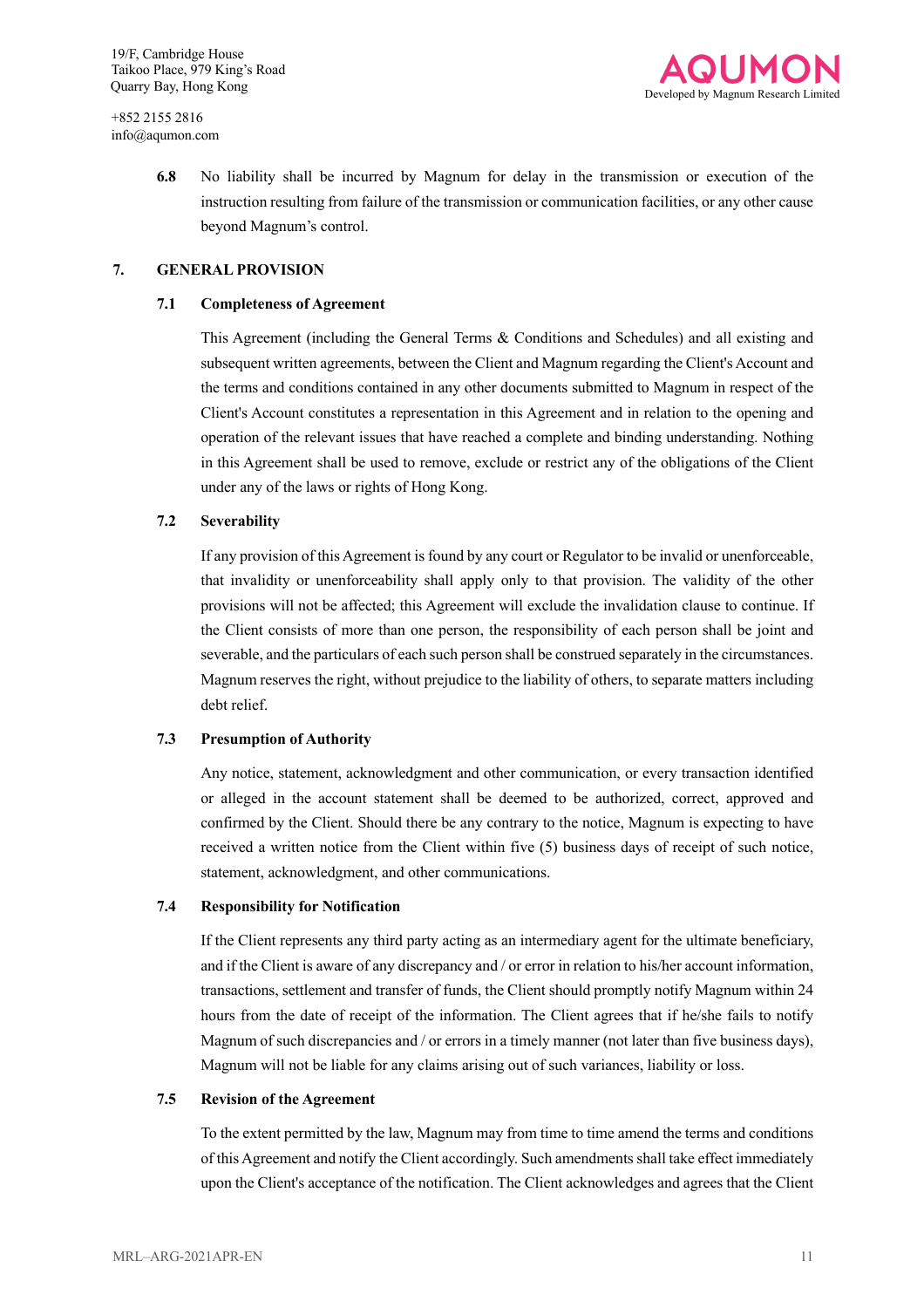

will have the right to terminate this Agreement pursuant if the Client does not accept the notified amendment. The Client also agrees that Magnum will continue to execute transactions through Magnum if the Client does not express objection to the amendments made by Magnum, and the Client will be deemed to have accepted such amendments.

#### **7.6 Major Changes**

Magnum shall notify the Client of any material changes that may affect the services and information or operations provided to the Client under the terms of this Agreement.

#### **7.7 Waiver Disclaimer**

A waiver of any right in this Agreement must be signed in writing. If Magnum fails or delays the exercise of any of the rights hereunder, it shall not be deemed to have executed the waiver. The exercise of any part or all of the rights in this Agreement does not exclude the exercise of such rights and other rights in the future. Failure to adhere to any terms or conditions of this Agreement shall not constitute or be construed as a Magnum's waiver of any of its licenses, legal remedies or other rights.

#### **7.8 Transfer of Rights**

The Client shall not assign the rights and / or obligations under this Agreement to another party without the prior written consent of Magnum. Magnum reserves the right to assign, entrust or otherwise dispose of any of its rights or obligations under this Agreement with any person or organization deemed appropriate by Magnum or by any other of Magnum's member.

#### **7.9 Inheritance**

All of the terms of this Agreement are not affected by any changes or successions to the operation of Magnum, and continue in effect, and shall be binding on the Client (in the case of natural person), Partners and Partners' Personal Representatives (in the form of partnership) And the Client's Personal Representative (in the case of a company).

#### **7.10 Termination of Agreement**

Either party may terminate this Agreement at any time by giving 10 business days' notice in writing to the other party, but termination of this Agreement shall not affect the validity of any action taken prior to the termination of the Agreement. The Client understands that, upon submission of this written notice, his/her Account will be limited to clearing transactions only. Any warranties, representations, undertakings and indemnities made by the Client under this Agreement or as required by this Agreement shall survive the termination of this Agreement.

Magnum will grant the right to terminate this Agreement immediately under the following circumstances:

- (a) According to the requirements of laws and regulations or government agencies;
- (b) Magnum believes that the continuation of the service to the Client will result in a significant economic or technical burden or material security risk to Magnum;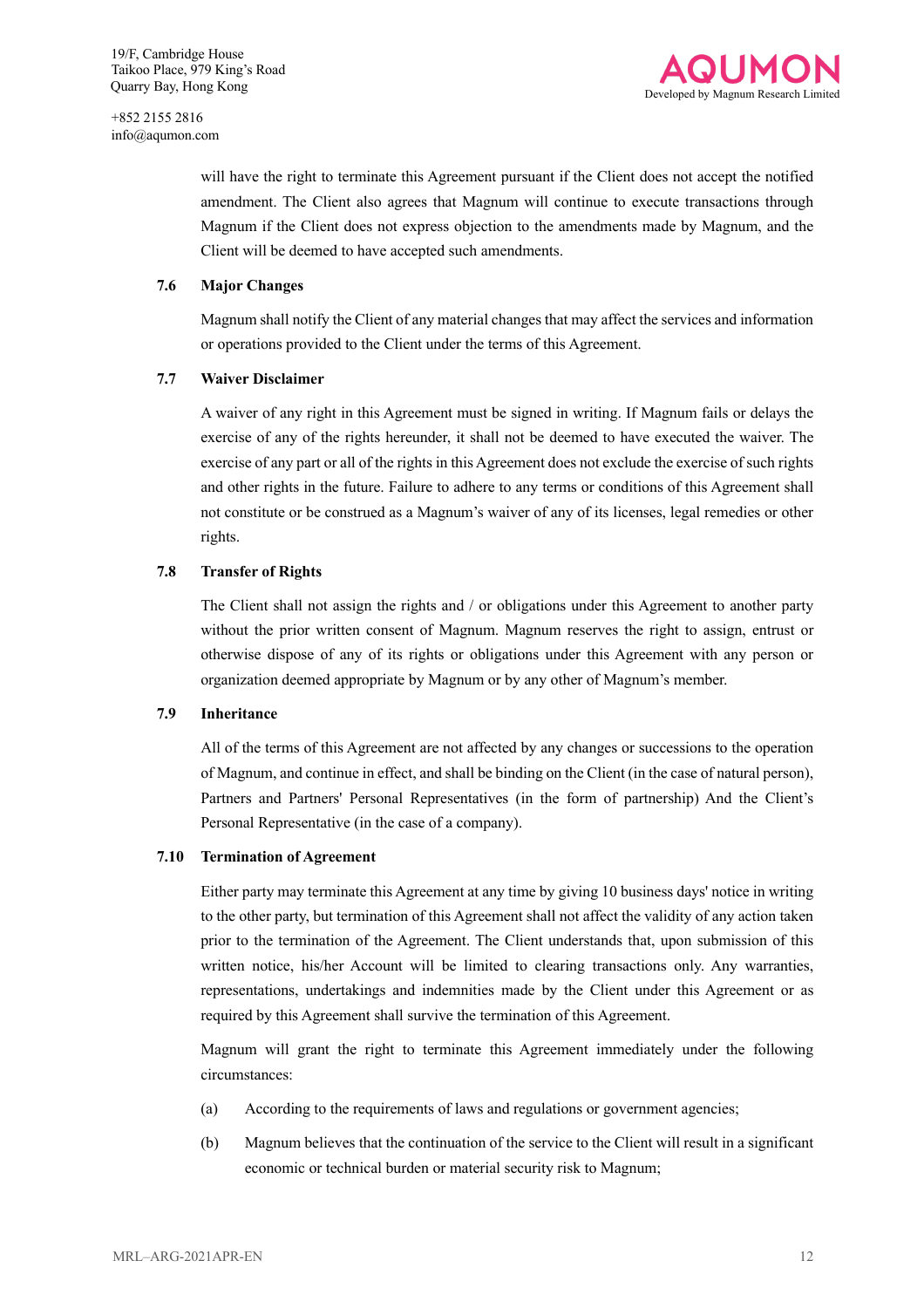

- (c) It is not practicable to continue to provide services to the Client as a result of any legal or policy change;
- (d) The Client fails to pay the relevant fees in full and on time; or
- (e) Client's breach of any other provision of this Agreement.

#### **7.11 English/Chinese Version**

The Client acknowledges that he/she has read the English/Chinese version of this Agreement and that the contents of this Agreement have been fully explained in a language that the Client understands and that the Client understands and accepts this Agreement. In the event of discrepancies between the English and Chinese versions of this Agreement, the English version shall prevail.

#### **7.12 Descriptive Headings**

The title of each clause is for descriptive purposes only. These headings do not constitute modification, limitation or substitution of rights or obligations for the terms of this Agreement.

#### **7.13 Disclaimer**

The Client agrees that the directors, officers and employees of Magnum shall not be liable for any delay or failure to perform any of its obligations under this Agreement and shall not be liable to the directors, officers and its employees to the following circumstances: but not limited to, governmental restrictions, exchange or market rules, trading moratoriums, electronic or mechanical equipment malfunctions, telephone telex or other communications failure, unauthorized operation or trade, theft, War (whether declared war), bad weather, earthquakes and strikes. Costs, claims, liabilities or expenses arising out of or related with the Client's breach of his/her obligations under this Agreement, including any liability incurred by the Client for the collection of the Client's debts or for any loss, the Client's account at a reasonable cost.

#### **8. APPLICABLE RULES AND REGULATIONS**

#### **8.1 Rules and Regulation**

All transactions performed by the Client with respect to securities traded on the Hong Kong Main Board and the Growth Enterprise Market and other local markets of the SEHK are subject to all applicable laws, rules and regulations in Hong Kong and other applicable jurisdictions; guidelines, rules and regulations of the SFC, the SEHK, HKSCC, other local regulatory bodies, exchanges and clearing houses.

The relevant securities laws of the foreign jurisdiction where the Client' instructions and transactions are executed, settled or cleared shall also be applicable to the Client and Magnum.

#### **8.2 Legal Binding**

The Client agrees that this Agreement and all the terms shall be legally binding on the Client, as well as its successors, executors and trustees. All actions taken in accordance by Magnum with these laws, rules and regulations will be legally binding on the Client.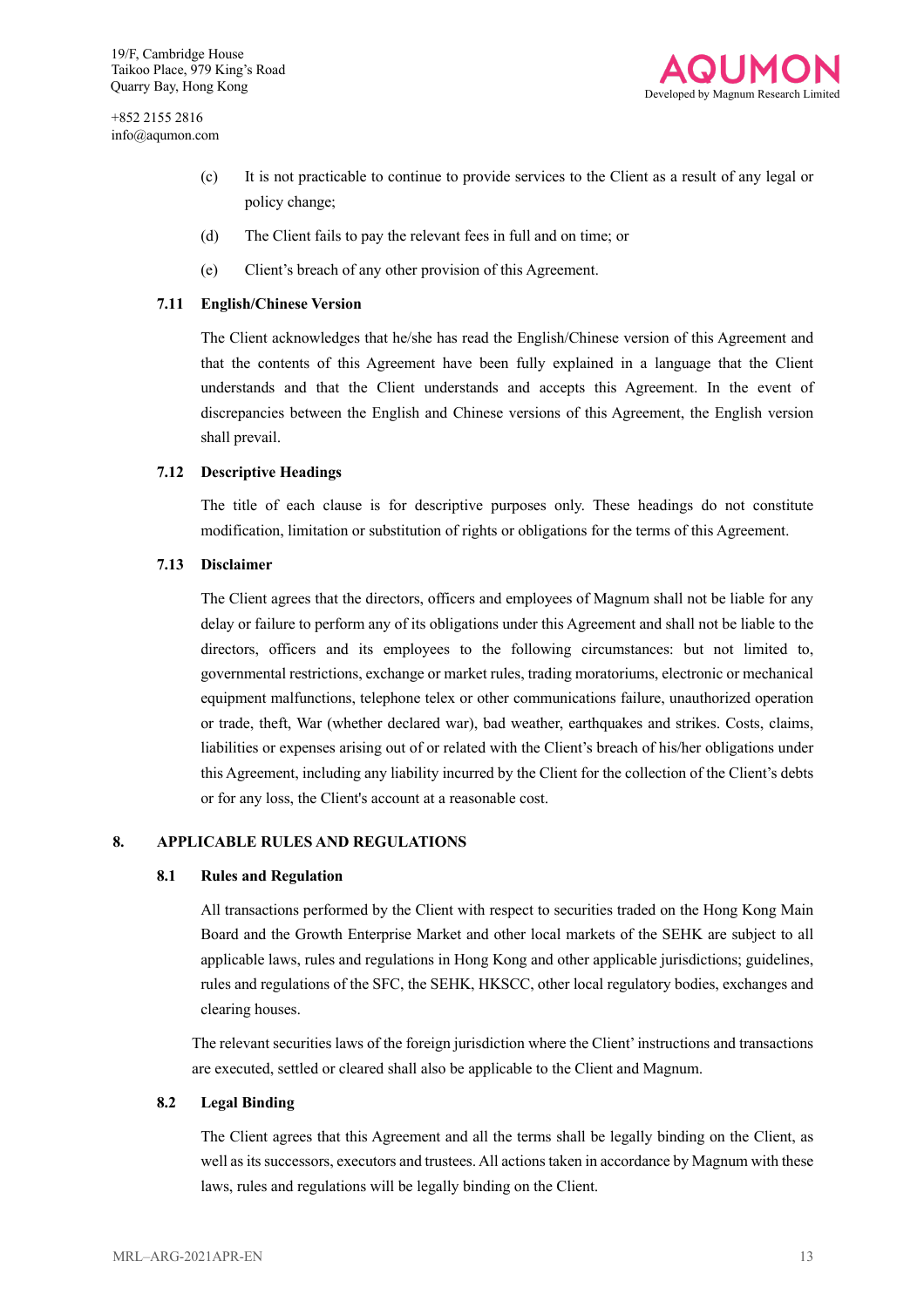

#### **8.3 Hong Kong Jurisdiction**

This Agreement shall be governed by and construed in accordance with the laws of Hong Kong. In case of any disputes arising in implementation of the Agreement, the Client irrevocably accepts to bring such disputes to the Hong Kong courts for judgement.

#### **9. CLIENT IDENTIFICATION**

- **9.1** The Client shall immediately upon Magnum's request and within two (2) days (or such other time period as may be specified by Magnum) provide to Magnum and/or a Regulator information (including, without limitation, details of identity, address, occupation, contact details and/or in the case of a corporate entity, nature and scope of business activities, source of funds, business structure, shareholdings and other information) relating to the ultimate beneficial owner(s) of the Account and/or the person(s) ultimately responsible for the giving of instructions in relation to any transaction or in relation to any dealings with any securities or investments in the Account.
- **9.2** If the Client does not know the information referred to in clause 9.1 above, the Client must confirm that:
	- (a) The Client has arrangements in place which would entitle the Client to obtain and provide to Magnum and/or a Regulator upon its request all such information or to procure that such information be so obtained within two (2) days;
	- (b) The Client shall, upon Magnum's request, immediately obtain all such information from any relevant third party, and provide that information to Magnum and/or a Regulator within two (2) days or such other time period as may be specified by Magnum and/or the Regulator; and
	- (c) Magnum may, pending receipt by it and/or by a Regulator of such information, or if such information is not received within two (2) days or such other the time period as may be specified by Magnum and/or the Regulator, decide in its absolute discretion and at any time, not to act (even if such declining may result in any loss) or not to give effect to any of the Client's instructions and/or to suspend or terminate the affecting of any transaction or the operation of the Account.
- **9.3** The Client confirms that the Client is not subject to any regulatory rules, or any law of any relevant jurisdiction, which prohibits the Client's performance of the obligation under this Clause 9 or, if the Client is subject to such regulatory rules and/or such law, that the Client or Client's own customers, as the case may be, has or have waived the benefit of such regulatory rules and/or such law or consented in writing to the performance by the Client of the obligations under this Clause 9. The Client confirms that such waivers are valid and binding under the laws of all relevant jurisdictions.
- **9.4** The Client's obligation to provide information under this Clause 9 shall continue in full force and effect notwithstanding the termination of this Agreement.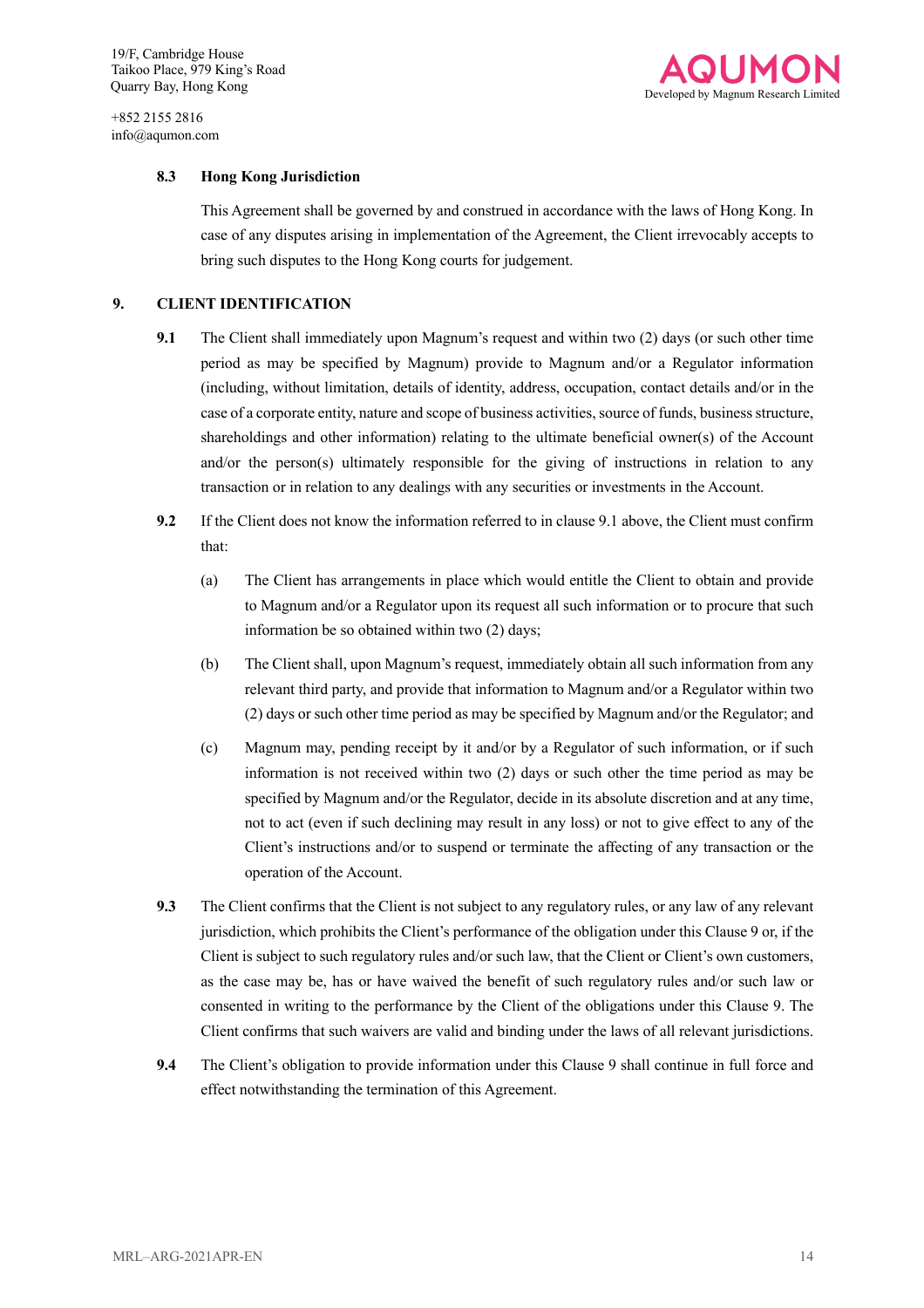

### **SPECIAL TERMS AND CONDITONS FOR SMARTSTOCK PORTFOLIOS SERVICE**

These Special Terms for an integral part of the Agreement and should be read together with the General Terms and Conditions and other parts of the Agreement.

#### **1. SERVICE**

- **1.1 Underlying Assets.** The Company will construct a variety of thematic SmartStock Portfolios. Each SmartStock Portfolio corresponds with a certain theme and consists of a certain number of stocks selected by the Company (the "Selected Stocks") out of the thousands of stocks listed on the securities exchanges of the Selected Jurisdiction by utilizing the PowerFactors engine. The number of the Selected Stocks within a certain SmartStock Portfolio will be determined at the Company's sole discretion and may vary from time to time.
- **1.2 Qualified Clients.** Given that the underlying assets of the SmartStock Portfolios are 100% stocks, the risk level of the SmartStock Portfolios only compares to the "Aggressive" or "Growth" risk profiles in accordance with the Company's risk profiling mechanism. In this regard, only those clients of the Company whose risk profiles are classified as "Aggressive" or "Growth" are qualified to subscribe to the SmartStock Portfolios. If the Client changes his / her risk profile to a type which is neither "Aggressive" nor "Growth", Aqumon shall notify the Client that the current holdings within the subscribed SmartStock Portfolio have to be liquidated.
- **1.3 Discretionary Service.** The Service to be provided under this Agreement is on a discretionary basis. The Client understands and agrees that the Company will make the necessary changes in the SmartStock Portfolio that the Client subscribe to, in order to maintain the target investment objective and strategy. For example, increasing / reducing the holding of the Client in connection with a certain stock within the subscribed SmartStock Portfolio, or increasing / reducing the total number of the stocks within the subscribed SmartStock Portfolio, or replacing a certain stock within the subscribed SmartStock Portfolio with another stock from the Back-up Stock List.
- **1.4** The Client can decide to subscribe or unsubscribe to any SmartStock Portfolio(s) at his / her discretion.
- **1.5 Trading.** After the Client confirms to subscribe / unsubscribe a certain SmartStock Portfolio, the Company will execute such purchasing / liquidating order in connection with the holdings of each stock within the subscribed / unsubscribed SmartStock Portfolio on the next available trading day, in which case, however, the Company will not guarantee that the purchasing / liquidating order of every stock within the subscribed / unsubscribed can be fully settled due to the relevant market's liquidity reason. Under any circumstances, the Company shall comply with the best execution requirement of the SFC.
- **1.6 Rebalancing.** The Company will rebalance the SmartStock Portfolio holdings from time to time, usually on a quarterly basis or at the time when there is an upgrade of the algorithm.
- **1.7 Special Circumstances.** The Company shall maintain a Back-up Stock List in case that a stock within the subscribed SmartStock Portfolio is suspended by the relevant securities exchanges (the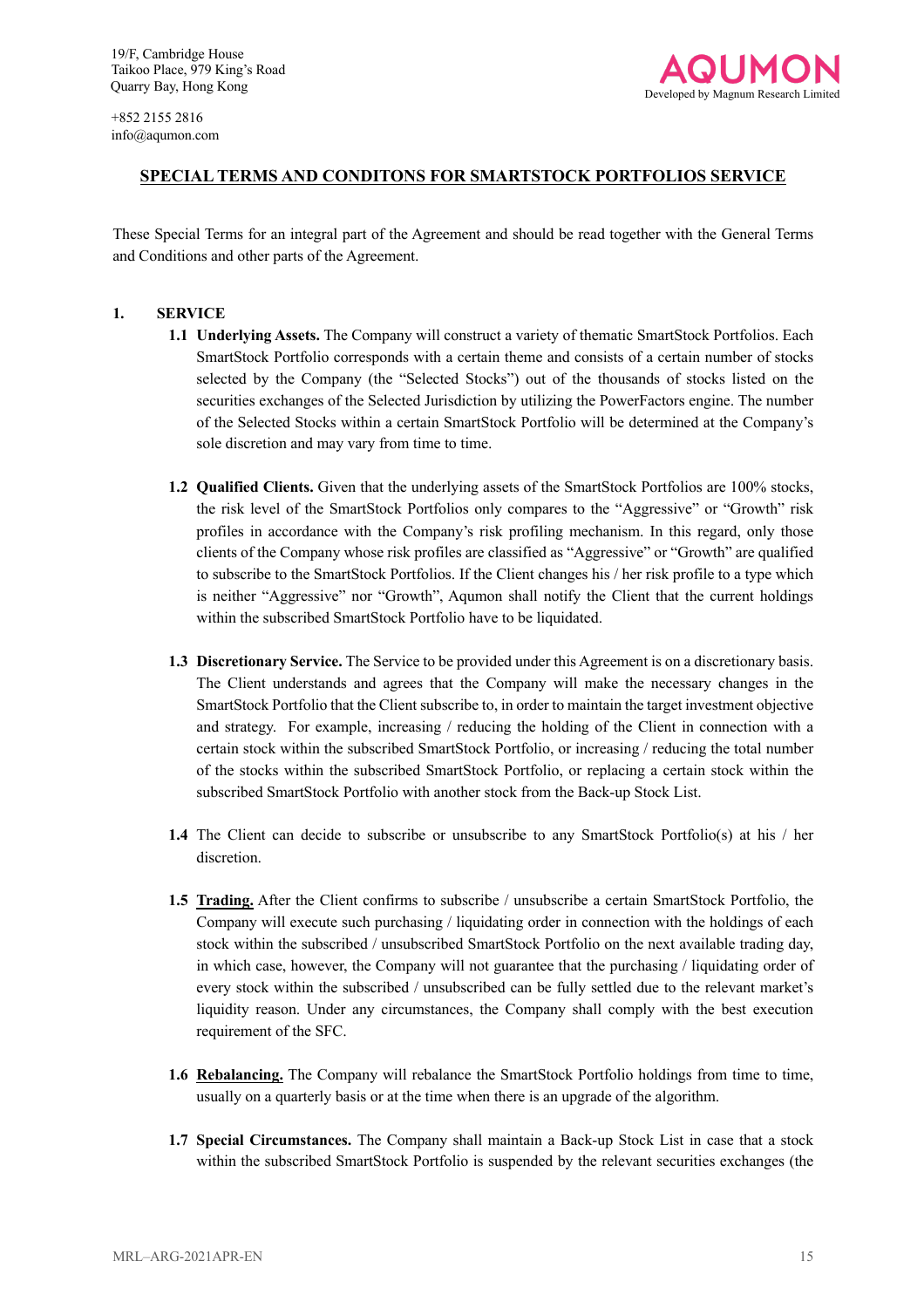+852 2155 2816 info@aqumon.com



"Back-up Stock List"), in which case, the Company shall immediately notify the Client of such circumstance and only after receiving the Client's instruction, the Company shall take further steps.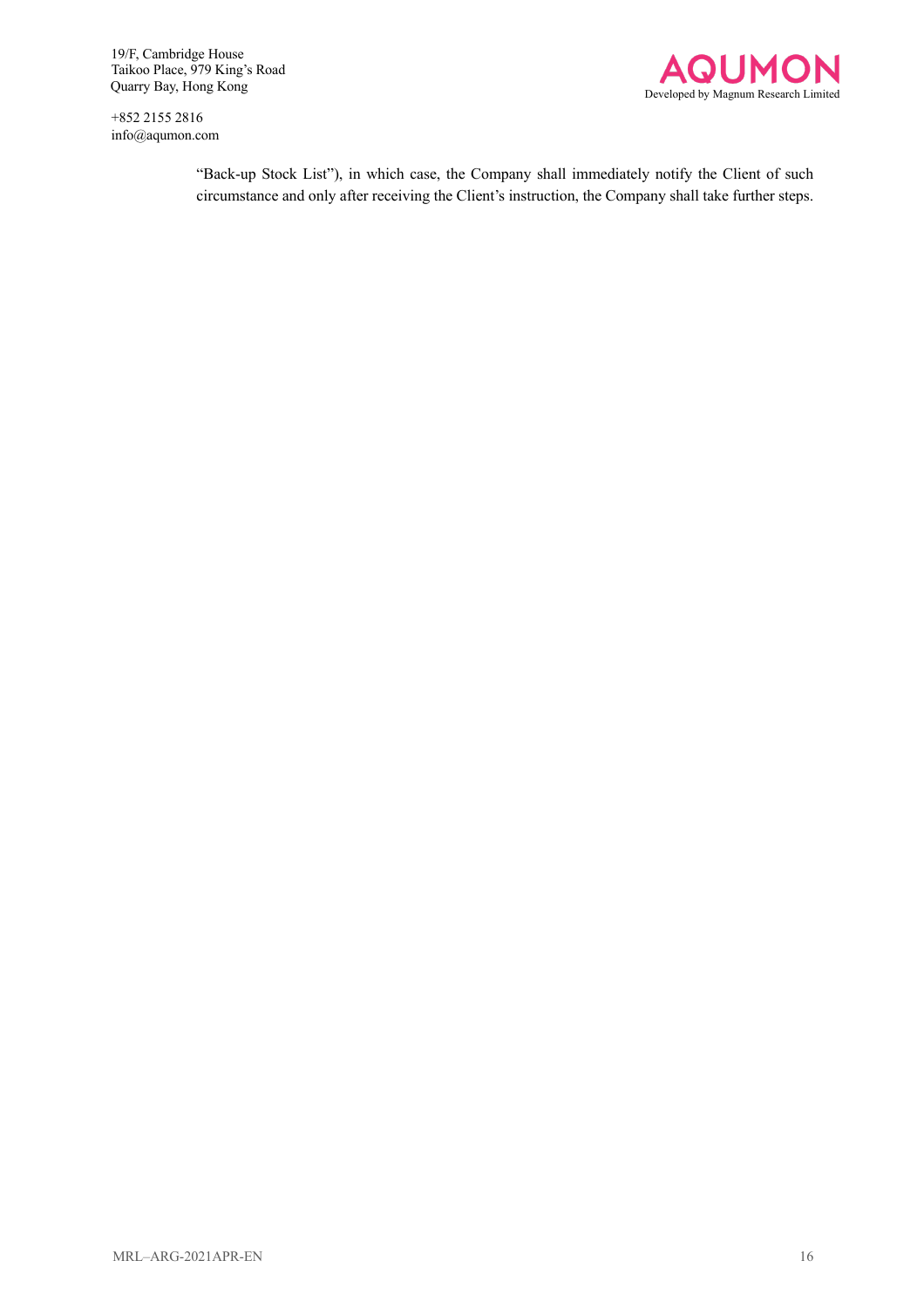+852 2155 2816 info@aqumon.com



## **SCHEDULE 1 E-SERVICE**

#### **1. INTERPRETATION**

- **1.1** In this Schedule 1, unless the context otherwise requires, the following words and expressions have the meanings set out below:
	- **1.1.1** "**Access Codes**" means together any Key File (if applicable), Password and the Login ID;
	- **1.1.2** "**E-Service**" means the Internet or other electronic facility provided by, and/or on behalf of, Magnum which enables Client to give electronic Instructions in accordance with the terms of the Client Agreement, whether in Hong Kong or elsewhere, and to receive information and related services;
	- **1.1.3** "Instruction" means any offer or acceptance in relation to any Securities or, where applicable, any instruction in relation to the Account and "Instruct" shall be construed accordingly;
	- **1.1.4** "**Internet Trading Policy**" means the policy relating to the operation of the E-Service as amended from time to time;
	- **1.1.5** "**Key File**" means a computer file, disk or other device which contains a file code which may be used in conjunction with the Login ID and the Password to gain access to the E-Service;
	- **1.1.6** "**Login ID**" means personal identification used in conjunction with other Access Codes to gain access to the E-Service; and
	- **1.1.7** "**Password**" means the Client's personal password, used in conjunction with other Access Codes to gain access to the E-Service.
- **1.2** Terms and expressions defined in the Client Agreement shall have the same meaning in this Schedule 1 unless the context otherwise requires. References to clauses in this Schedule 1 shall refer to clauses contained in this Schedule 1, unless the context otherwise requires.
- **1.3** In the event of any inconsistency between the provisions of the Client Agreement and this Schedule 1, the provisions of this Schedule 1 shall prevail.
- **2.** Magnum may at its discretion provide the Client with the E-Service on the terms of the Client Agreement, and the provisions of this Schedule 1 apply if Magnum provides the Client with the E-Service. The Client agrees to use the E-Service in accordance with the terms of the Client Agreement.
- **3.** The Client understands that the E-Service is a semi-automated facility which enables it to send electronic Instructions and receive information services. The Client acknowledges that notwithstanding anything to the contrary contained herein or in any other document (written form or otherwise), Magnum shall have the absolute discretion to determine the functions of E-Services available to the Client and such functions may be changed by Magnum at any time and from time to time without notice to or consent from the Client and without assigning any reason therefor. The Client further acknowledges receipt of the Access Codes and agrees to be the sole user of the Access Codes and not to disclose the Access Codes to any other person; and to be solely responsible for the confidentiality, use and protection of the Access Codes and all Instructions entered through the E-Service using the Access Codes. The Client agrees that neither Magnum nor Magnum's directors, officers or employees shall have any liability to Client, or to any other person whose claim may or may not arise through the Client, for any claims with respect to the handling, mishandling or loss of, or loss of confidentiality of, any Instruction.
- **4.** Magnum may, at any time and from time to time, block the Client's access to and/or use of the E-Service (or any part thereof) without prior notice to or any consent from the Client and without assigning any reason therefor.
- **5.** The Client shall forthwith notify Magnum if: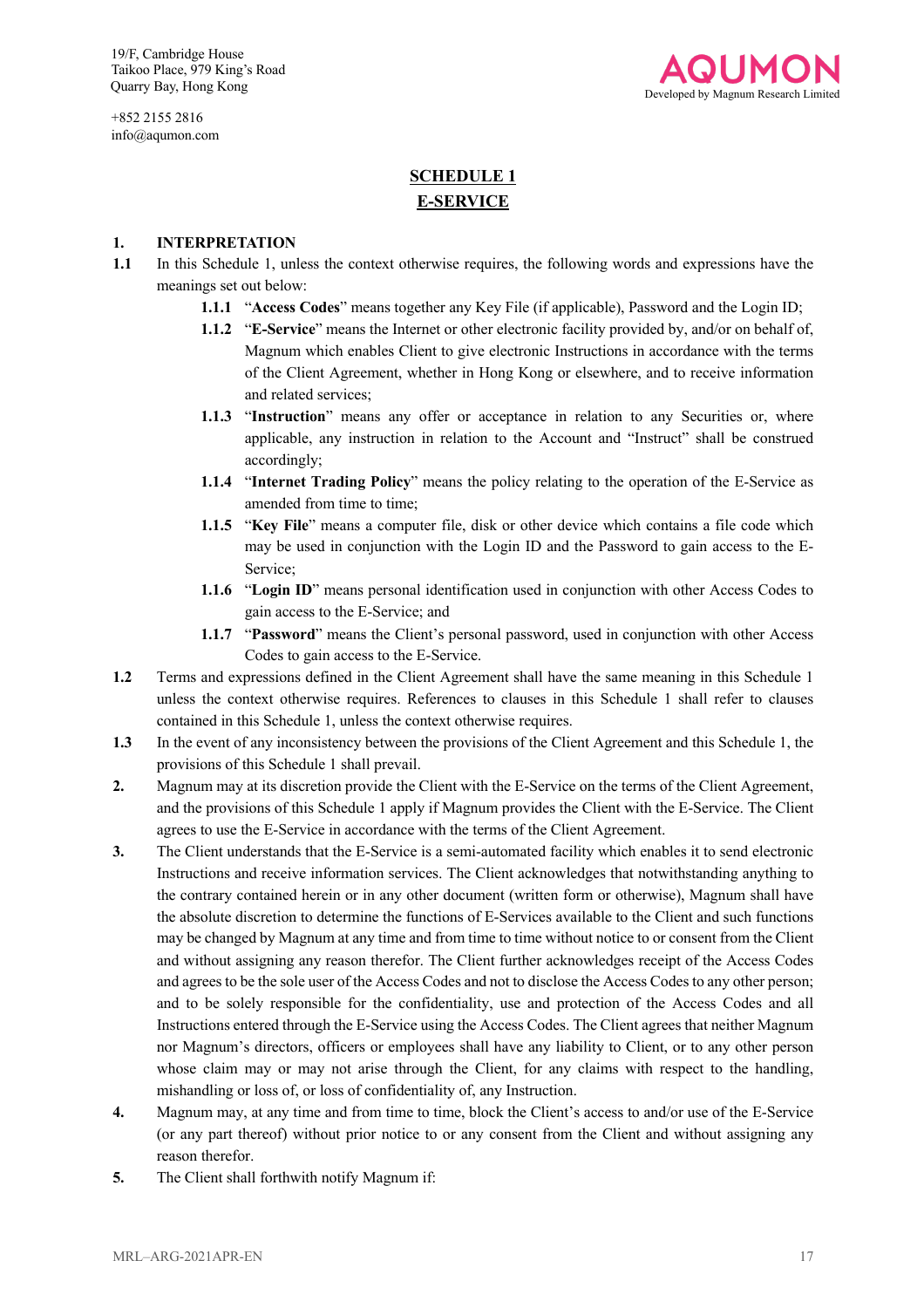

- **5.1** An Instruction has been placed through the E-Service and the Client has not received an accurate acknowledgment receipt of the Instruction (whether by hard copy, electronic or verbal means) within one working day of the Instruction and the aforesaid "working day" means a day when Magnum opens for business in Hong Kong;
- **5.2** The Client has received notification (whether by hard copy, electronic or verbal means) of a transaction which the Client did not Instruct;
- **5.3** The Client becomes aware of any apparent unauthorised use of any of the Client's Access Codes;
- **5.4** The Client experiences any problems in accessing its Account through the E-Service; or
- **5.5** The Client loses, fails or is otherwise unable to adequately protect confidentiality of the Access Codes.
- **6.** Any risk, including (without limitation) the risk of transmission error, transmission failure, delay, unauthorised access and unauthorised use, arising from or related to the access to and/or use of the E-Service by the Client and/or any software or equipment for accessing and/or using the E-Service (whether provided by Magnum or otherwise), is at the risk of the Client. The Client shall provide and maintain, at the Client's own risk and cost, the connection equipment (including personal computers, mobile trading devices and modems) and services for accessing and using the E-Service. The Client shall be solely responsible for preventing anything which may be harmful to any such equipment (including, without limitation, computer virus, malicious program or harmful component) from entering into any such equipment, whether or not it is originated from Magnum's websites (including, without limitation, the Group's Website and the website comprising E-Service), whether maintained or provided by or on behalf of Magnum, (together, the "**Websites**") and, if applicable, whether or not originated from anything provided by Magnum. Further, the Client acknowledges that the Internet or other electronic medium (including E-Service or any part of the Websites) is an inherently unreliable medium of communication and that such unreliability is beyond Magnum's control. The Client further acknowledges that such unreliability may give rise to various consequences e.g. it may result in failure or delay in transmission of any Instruction or information or affect any function of E-Service or the timeliness, sequence, accuracy, adequacy or completeness of any Instruction or information transmitted or cause loss, or loss of confidentiality, of any Instruction or information transmitted or any transaction made on terms different from the relevant Instruction. The Client understands that the aforesaid is not an exhaustive list of all consequences resulted from such unreliability. The Client agrees that without limiting the generality of the Client Agreement and this Schedule 1, Magnum shall not be responsible for any loss, damage, cost, expense, claim or liability of whatsoever nature, directly or indirectly, arising out of or in connection with such unreliability or the public nature of the Internet or other electronic medium (including E-Service or any part of the Websites).
- **7.** The Client shall use information and materials available through the E-Service for its own needs and shall not resell to any third party or otherwise allow or permit any third party's access to or use of any such information or materials or otherwise deal with it/them in any way.
- **8.** The Client acknowledges that the E-Service, the Websites, information available via or on the E-Service and/or any part of the Websites and the software comprised in the E-Service and/or any part of the Websites are proprietary to Magnum and/or its agents, partners or contractors. The Client warrants and undertakes that it shall not, and shall not attempt to,
	- (i) tamper with, modify, de-compile, reverse-engineer or otherwise alter in any way, or
	- (ii) gain unauthorised access to or make unauthorised use of,

any part of the E-Service or any part of the Websites or any information available via or on the E-Service or any part of the Websites or any of the software comprised in the E-Service or any part of the Websites. The Client acknowledges that Magnum may take legal action against it, if the Client at any time breaches this warranty and undertaking or if Magnum at any time reasonably suspects that the Client has breached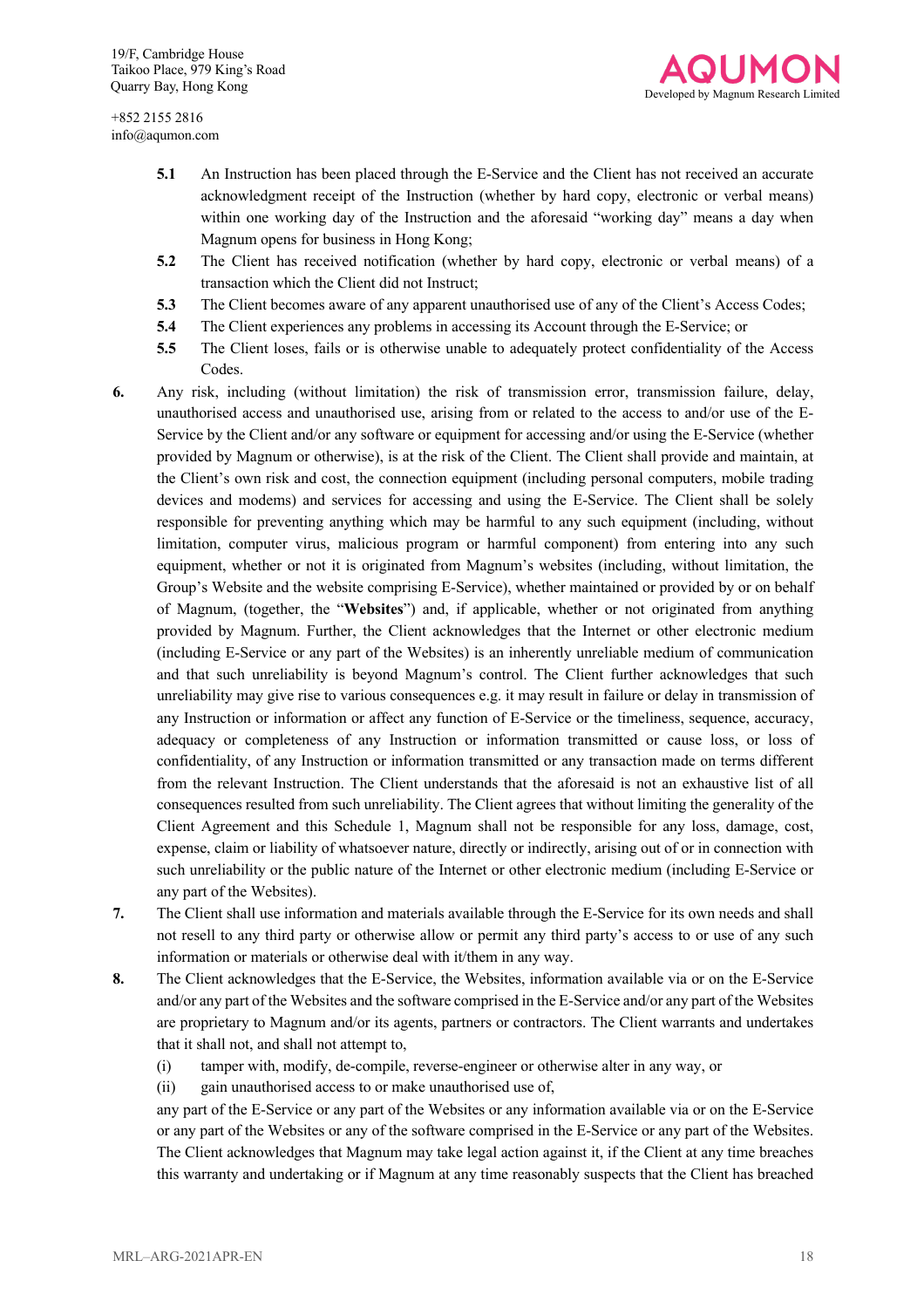



the same. The Client undertakes to notify Magnum immediately if the Client becomes aware that any action described in this Clause 8 is being perpetrated or attempted by another person.

- **9.** The Client acknowledges that in providing the E-Service, Magnum may use such authentication technologies as it deems appropriate. The Client acknowledges that no authentication, verification or computer security technology is completely secure or safe and the Client agrees to bear all risks of unauthorised access/use, hacking or identity theft.
- **10.** The Client acknowledges that the price quotation service (if any) available on any part of the Websites may be provided by a third party provider appointed by Magnum from time to time. The Client acknowledges and agrees that Magnum shall not be responsible to The Client or any other person for any losses, costs, expenses, damages, claims or liabilities of whatsoever nature which The Client or such other person may suffer, directly or indirectly, as a result of or in connection with any aspect of such service including, without limitation, the Client's or such other person's reliance on such service. The Client shall use price quotation (if any) for its individual use only and shall not furnish such data to any other person or entity for any reason.
- **11.** The Client understands that each association/entity asserts a proprietary interest in all of the market data it furnishes to the parties who disseminate such data. The Client also understands that no party guarantees the timeliness, sequence, adequacy, accuracy or completeness of market data or any other market information. The Client agrees that neither Magnum nor any disseminating party shall be liable in any way for any loss or damage arising from or caused by any inaccuracy, error or delay in or omission from any such data, information or related message, or the transmission or delivery of the same, or non-performance or interruption of any such data, message or information due to any negligent act of Magnum or any disseminating party, or to any force majeure event, or any other cause beyond Magnum's control or the reasonable control of any disseminating party.
- **12.** The Client understands that any part of the Websites may provide, for informational purpose only, data regarding Securities and/or other investments published by third parties. Owing to market volatility and possible delay in the data-transmission process, the data may not be real-time market quotes for the relevant Securities or investment. The Client understands that whilst Magnum believes such data to be reliable, there is no independent basis for Magnum to verify or contradict the accuracy or completeness of such data. The Client understands that no recommendation or endorsement from Magnum shall be inferred from such data.
- **13.** The Client acknowledges and agrees that Magnum does not guarantee the timeliness, sequence, accuracy, adequacy or completeness of any information provided by or via the E-Service or on or via the Websites (or any part thereof) and any such information is provided on an "as is", "as available" basis. Magnum gives no express or implied warranties (including but not limited to warranties of merchantability or fitness for a particular use) with respect to such information. Further, the Client acknowledges that Magnum gives no express or implied warranties, representations or undertakings with respect to the prices available from or via E-Service at which The Client may make offers in respect of Securities (including, without limitation, any warranty, representation or undertaking that such prices are real-time market quotes or best available market prices).
- **14.** The Client accepts the risks of receiving or gaining access to services and communication and conducting transactions via the E-Service or over the Internet or by other electronic means or facilities.
- **15.** The Client shall, forthwith upon Magnum's demand from time to time, pay to Magnum such applicable costs, charges, expenses, fees, taxes, levies, duties, brokerages, commissions and other applicable remuneration and payments in respect of any transaction via the E-Service and/or the provision to the Client of the E-Service (or any part thereof) as notified in writing by Magnum to the Client from time to time.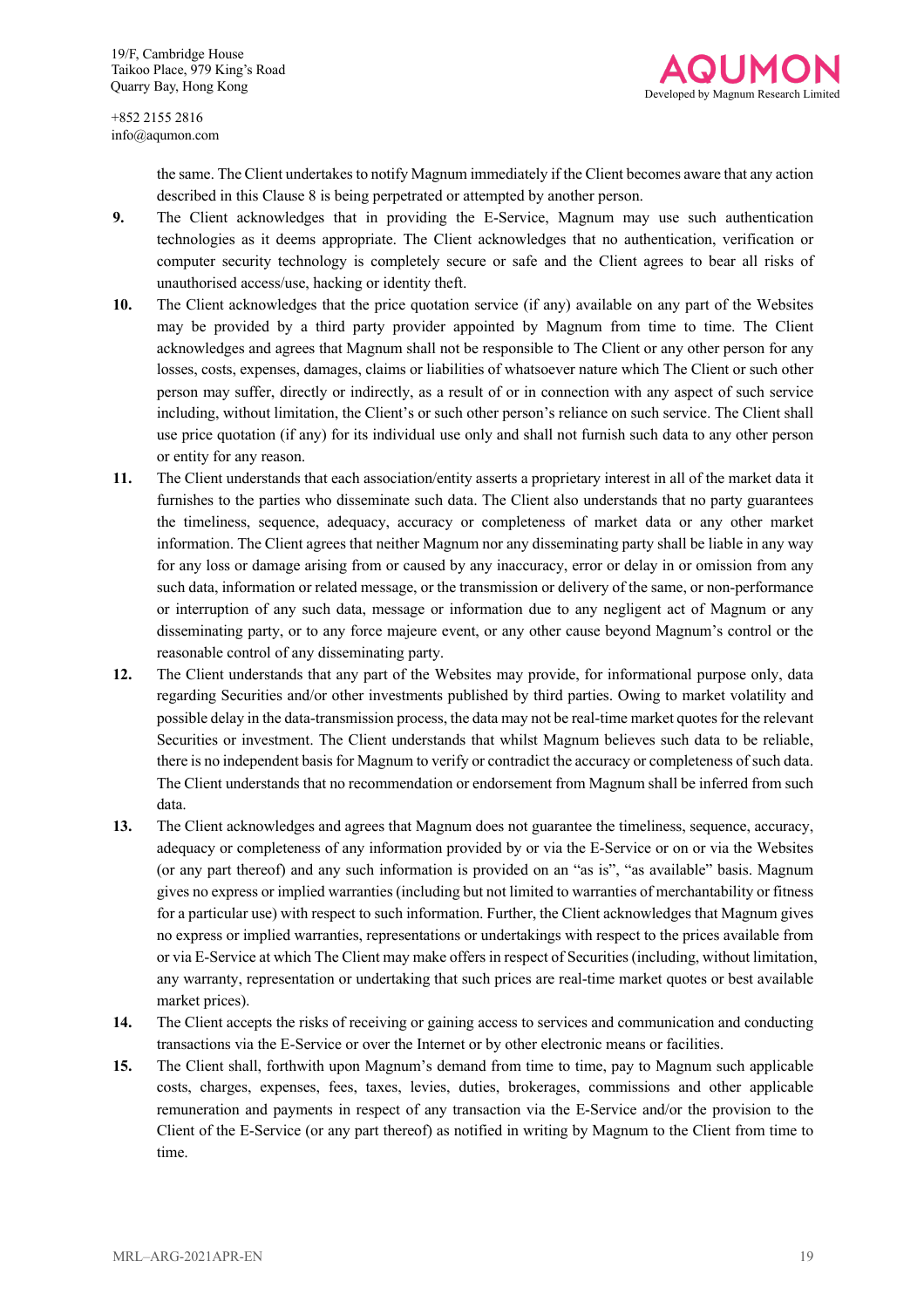

- **16.** The Client consents that any document, information, notice or communication may be given or presented to or exchanged with the Client electronically on, via or over the Internet, the E-Service and/or any part of the Websites. Any document, information, notice or communication so given or presented to or exchanged with Client as aforesaid shall be deemed to have received by it immediately upon despatch. However, all notices and communications given or delivered to Magnum electronically on, via or over the Internet, the E-Service and/or any part of the Websites shall be deemed to have been given or delivered to Magnum on the day of actual receipt by it.
- **17.** The Client agrees that should he/she experience any problems in accessing to and/or using the E-Service, it shall attempt to use the alternative method to communicate with Magnum (whether or not for the purpose of any transaction) and inform Magnum of the difficulty he/she is experiencing.
- **18.** The Client acknowledges and agrees that each Instruction once given cannot be revoked and if acted on by Magnum, such Instruction shall be binding on the Client. For the avoidance of doubt, any Instruction in relation to any Securities given via E-Service shall constitute an irrevocable offer which, if accepted by Magnum, shall become a binding contract between Magnum and the Client. Notwithstanding anything to the contrary which may be contained in the Client Agreement or any other document, Magnum may, at any time and from time to time, in its absolute discretion without notice and without giving any reason therefor, decline to accept any Instruction. The Client acknowledges that without prejudice to the foregoing in this Clause 18, any trade confirmation issued from or via E-Service shall be merely an acknowledgement of the receipt of the relevant Instruction.
- **19.** The Client understands that the order management engine used in processing the Client's Instructions is, generally speaking, handled on a "First-In-First-Out" order and accordingly, Magnum does not guarantee that any of the Client's Instructions will be processed even though it may have been received.
- **20.** If the Client gives any Instruction to Magnum outside Hong Kong, the Client agrees to ensure and represent that such Instruction will have been given in compliance with any applicable law of the relevant jurisdiction from which such Instruction is given, and the Client further agrees that it shall, when in doubt, consult legal advisers and other professionals of the relevant jurisdiction. The Client accepts that there may be taxes and/or charges payable to relevant authorities in respect of any Instruction given outside Hong Kong, and the Client agrees to pay such taxes and/or charges as applicable.
- **21.** Without limiting the generality of the Client Agreement and this Schedule 1, the Client agrees that Magnum shall not be responsible for any loss, damage, cost, expenses, claim or liability of whatsoever nature, directly or indirectly, arising out of or in connection with:
	- **21.1** Client's access to and/or use of the Internet or other electronic medium (including E-Service or any part of the Websites) notwithstanding that such access and/or use is for accessing any website operated by Magnum and/or on Magnum's behalf and/or using any service provided by Magnum and/or on Magnum's behalf;
	- **21.2** any reliance on any information obtained via the Client's use of the Internet or other electronic medium (including E-Service or any part of the Websites) notwithstanding that such information is obtained from any website operated by Magnum and/or on Magnum's behalf; and
	- **21.3** any other cause beyond Magnum's control or anticipation including, without limitation, any delay in the transmission, receipt or execution of any Instruction due to a breakdown or failure of transmission of communication facilities.
- **22.** The Client agrees that notwithstanding anything to the contrary contained herein or in any other document, should there be any inconsistency between the information available from or via the E-Service, the Websites, the Internet or other electronic medium (whether or not the same being available in accordance with the Client Agreement and this Schedule 1) and the information on Magnum's records, the information on Magnum's records shall prevail save for any manifest error and that Magnum shall accept no liability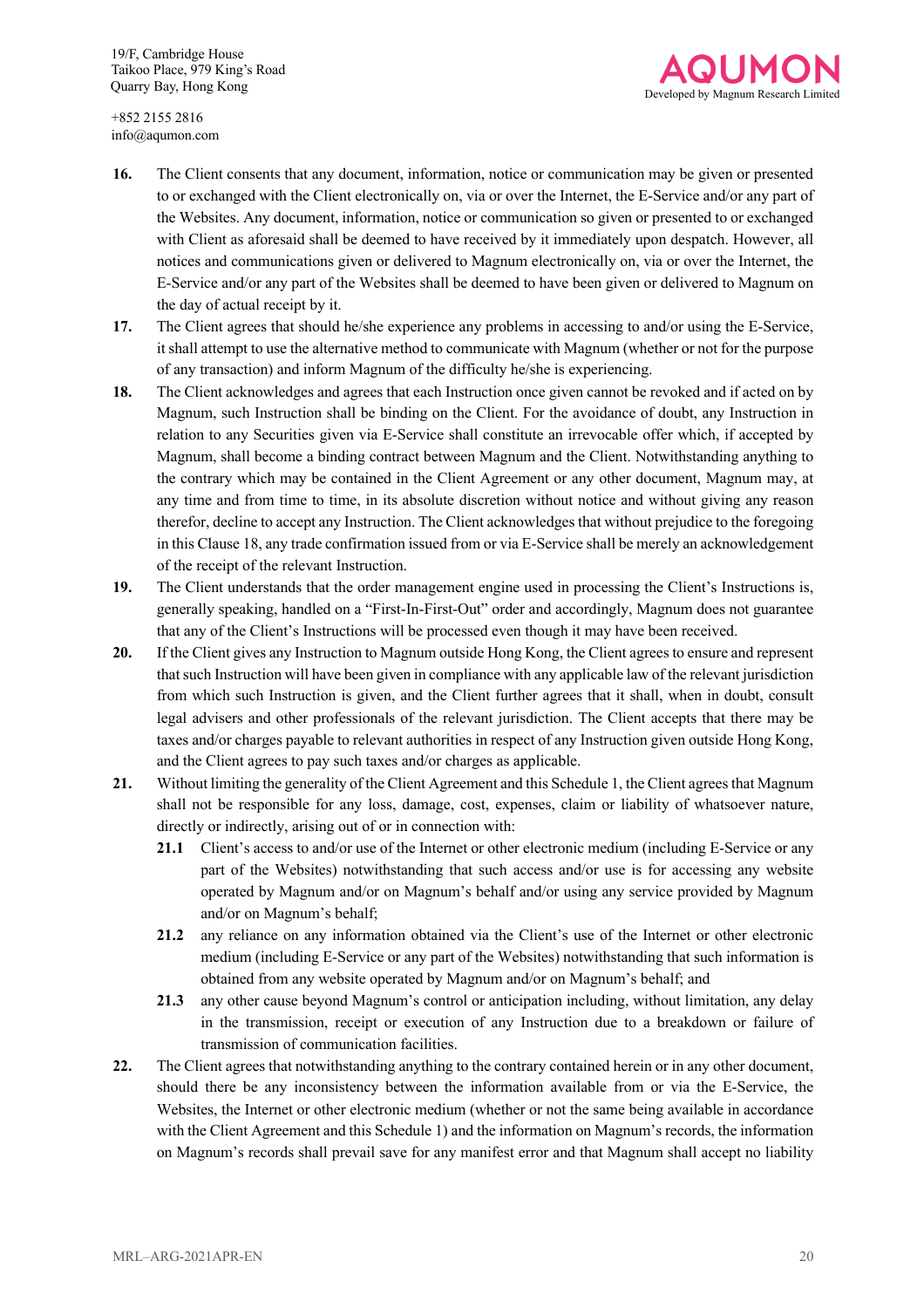

as a result of the unreliable nature of the Internet or other electronic medium (including E-Service or any part of the Websites) or other reason beyond the control of Magnum.

- **23.** The Client understands and accepts the following risks in using the E-Service:
	- **23.1** Risk in relation to the use of the Internet or other electronic medium
		- (a) The Internet or other electronic media (including without limitation, where applicable, electronic devices, services of third party telecom service providers such as mobile phones or other handheld trading devices) is/are an inherently unreliable form(s) of communication, and that such unreliability is beyond Magnum's control.
		- (b) Transactions over the Internet or through other electronic media (including without limitation, where applicable, electronic devices, services of third party telecom service providers such as mobile phones or other handheld trading devices) may be subject to interruption (including, without limitation, stoppage of price data feed), transmission blackout, delayed transmission due to data volume, incorrect data transmission due to the public nature of the Internet or other electronic media or loss of information or loss of confidentiality.
		- (c) As a result of such unreliability, there may be time-lags or delays in the transmission of data and receipt of Instructions and the Client has to solely bear any loss resulting from any such time-lag or delay.
		- **23.2** Risk of Electronic Trading System

Trading on one electronic trading system may differ from trading on other electronic trading systems. If the Client undertakes transactions on an electronic system, the Client shall be exposed to risks associated with the system including the failure of hardware and software. The result of any system failure may be that in respect of the Client's Instructions, there may be transmission error, failure or delay.

**23.3** Risk of Trading Facilities

Electronic trading facilities are supported by computer-based component systems. As with all facilities and systems, they are vulnerable to temporary disruption or failure. The Client's ability to recover certain losses may be subject to limits on liability imposed by the system provider, the market, the clearing house and/or participant firms. Such limits may vary: the Client should ask the firm with which the Client deals for details in this respect.

The Client understands and acknowledges that the risks above disclosed do not purport to disclose or discuss all of the risks associated with using E-Service and that the Client should consult the Client's own independent legal and other advisors prior to entering into any transaction via E-Service.

**24.** The Client consents and authorises Magnum to deliver the Password to the Client by email ("**Authorisation**") to the email address specified in the Account Application and agrees to bear all risks associated with such email delivery, including but not limited to the risks of transmission error, delay, unauthorised disclosure and unauthorised use. The Client agrees that the Password will be deemed to have been received by Client immediately upon despatch. The Client acknowledges that once the Password is deemed to be received by the Client, the Client shall be the sole user of the Password and be solely responsible for the confidentiality, protection and use of the Password as well as all instructions/offers placed by using the Password. Magnum shall not have any liability to the Client or any third party for any loss, damages, expense, cost, claim or liability of whatsoever nature, directly or indirectly, arising out of or in connection with any such instruction/offer and/or the handling, inaccurate or incomplete transmission, delay in transmission, loss or loss of confidentiality, or the same. The Client agrees at all times on demand to indemnify and keep indemnified Magnum from and against all liabilities, costs and expenses of any nature whatsoever reasonably incurred by it arising from or in any way related to its reliance and/or acting on this Authorisation (including any email address provided by the Client). The Client acknowledges that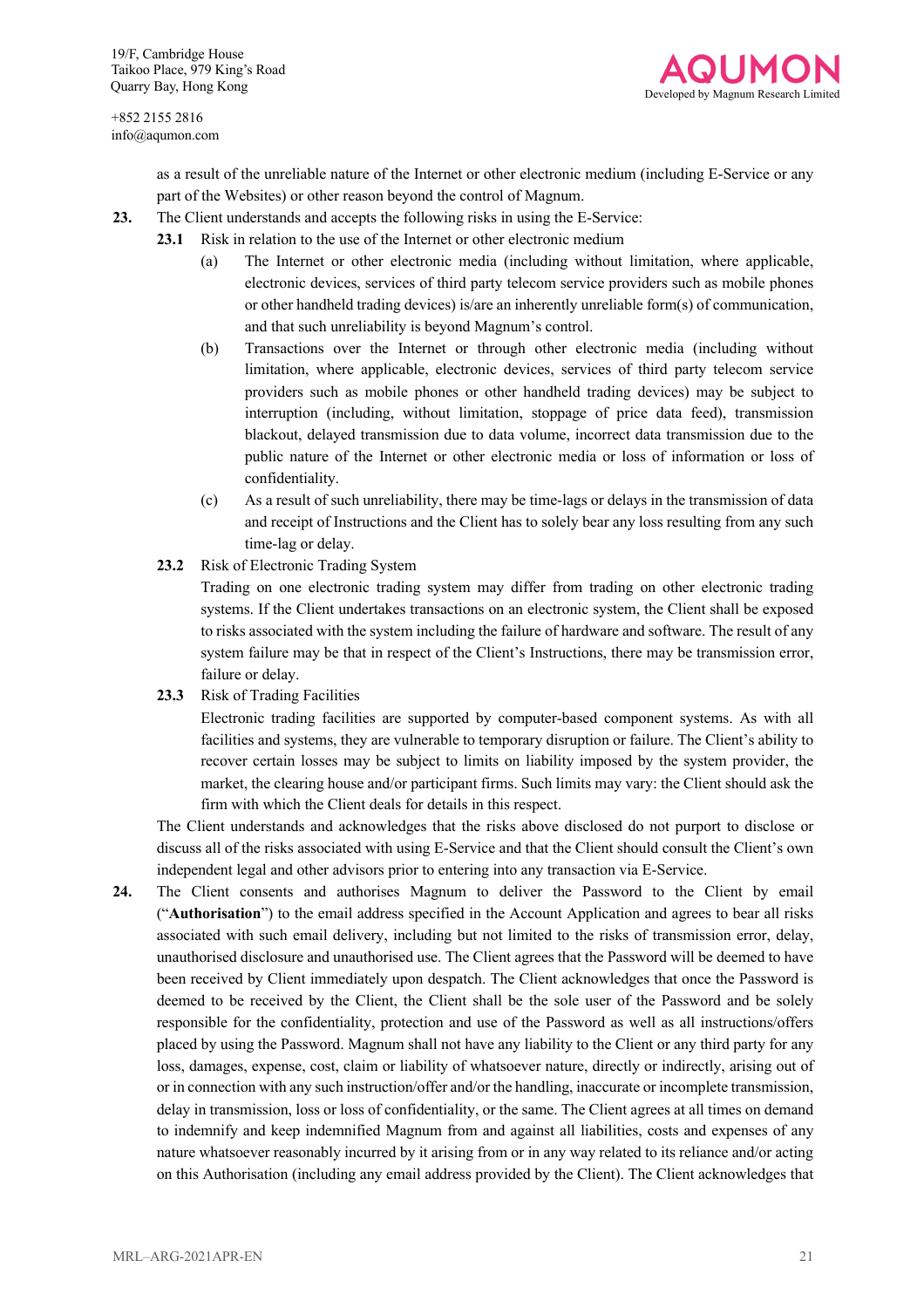+852 2155 2816 info@aqumon.com



this Authorisation will become effective on the date of Magnum's approval of sending the Password in accordance with the terms hereof, which approval may or may not be given by Magnum in its absolute discretion.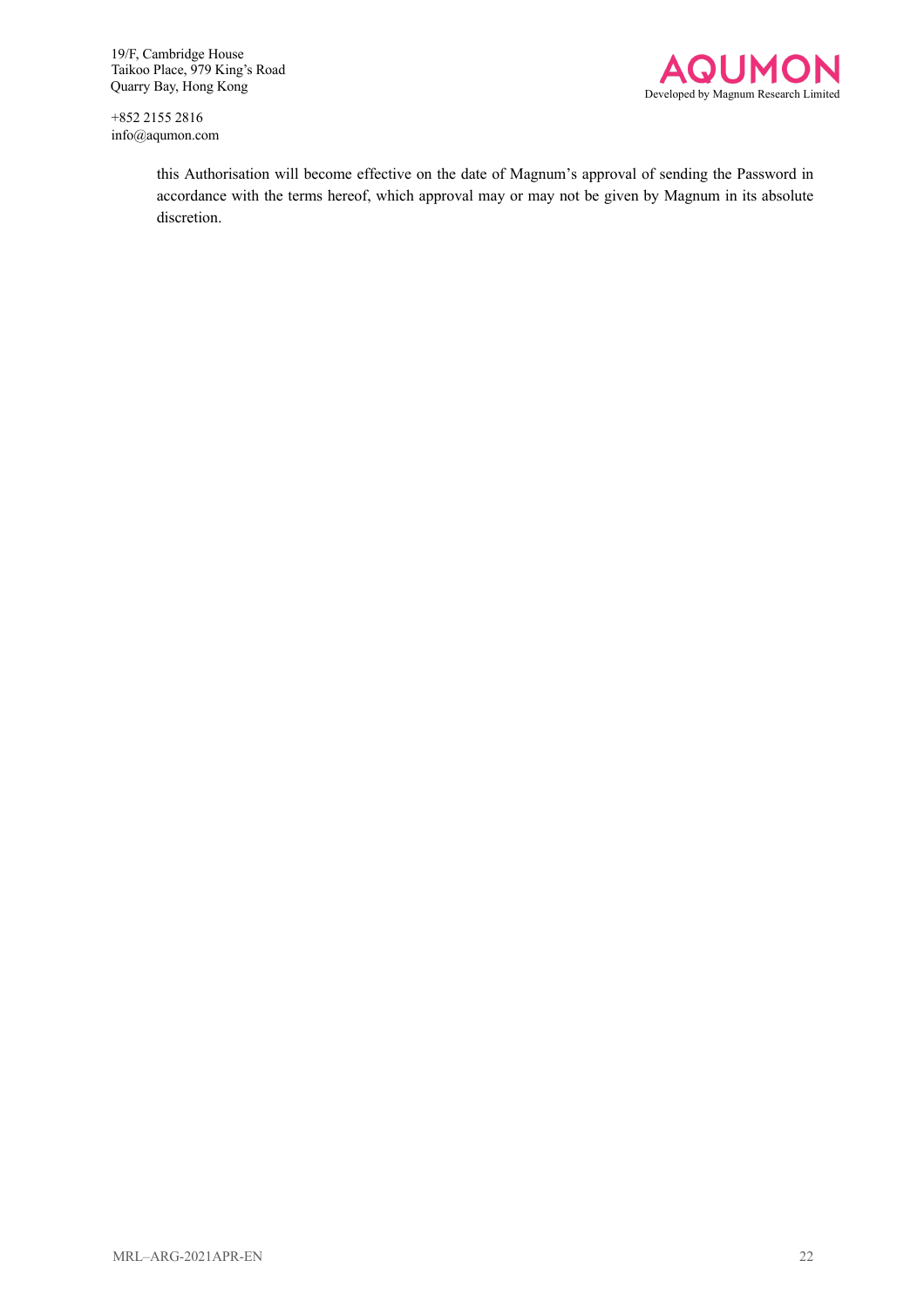Developed by Magnum Research Limited

+852 2155 2816 info@aqumon.com

## **SCHEDULE 2 PERSONAL DATAAND PRIVACY PROTECTION POLICY**

- **1.** From time to time, it shall be necessary for the Client to supply Magnum with data (including "personal data" as defined in the Personal Data (Privacy) Ordinance (Cap.486 of the Laws of Hong Kong) as amended from time to time) in connection with the establishment or continuation of Accounts or the provision of services by Magnum and generally the Client's relationship with Magnum in Hong Kong. This may include but will not be limited to information obtained in relation to the Client's identity (name, date of birth, passport/identity card number, address(es), marital status, education level and employment information), as well as information collected for the purposes of ascertaining the Client's financial profile, risk appetite, income (including sources of income) and net worth. Failure to supply, or to allow Magnum to use or disclose such data may result in Magnum being unable to provide, or continue to provide any of the above facilities or services to or for Client in Hong Kong or elsewhere.
- **2.** The purposes for which data may be collected, used and/or disclosed by Magnum (whether before or after the termination of Client's relationship with Magnum) are set out as follows:
	- **2.1** Opening, operating and maintaining the Account, process any applications or requests from you for services, facilities and products, and/or providing financial services, facilities and products to you from time to time;
	- **2.2** customer relationship management (including but not limited to loyalty programs or privileges and rewards schemes);
	- **2.3** improving, enhancing, designing or launching existing or new financial services or related products for Client's use (including, where appropriate, providing Client with financial advice);
	- **2.4** if the Client has consented (including an indication of no objection) to the use of the Client's personal data for direct marketing purposes by members of the Group and/or entities outside the Group in the Account Application, or otherwise marketing the following goods, products, services and facilities:
		- **2.4.1** Financial services;
		- **2.4.2** Related investment products;
		- **2.4.3** Financial and investment advice;
		- **2.4.4** Client relationship management services; or
		- **2.4.5** Any other related goods, products or services that Magnum or a member of the Group may develop under paragraph 2.3 of this Schedule 2, unless the Client instructs Magnum otherwise, and seeking or obtaining the same;
	- **2.5** meeting any requests or requirements to make disclosure under the Laws;
	- **2.6** any other purpose disclosed in the website(s) of Magnum from time to time;
	- **2.7** commencing, defending or otherwise participating in any legal or administrative proceedings or inquiry before any court or competent authority;
	- **2.8** satisfying any requirements under the codes on takeovers and mergers and share repurchases issued by the SFC (as amended from time to time) and/or any other applicable Laws and/or Regulatory Rules in relation to takeovers in Hong Kong and/or any part of the world;
	- **2.9** seeking or obtaining administrative, telecommunications, computer, payment, debt collection or securities clearing, custodian, market data provision, audit, banking, financing, insurance, business consulting, outsourcing, or other services to Magnum in connection with the operation of its business; and
	- **2.10** any other lawful purpose directly or indirectly relating or incidental to any of the above.
- **3.** Data held by Magnum relating to the Client, any surety and/or the Account shall be kept confidential but Magnum may, at its sole discretion, provide such information to the following persons for direct marketing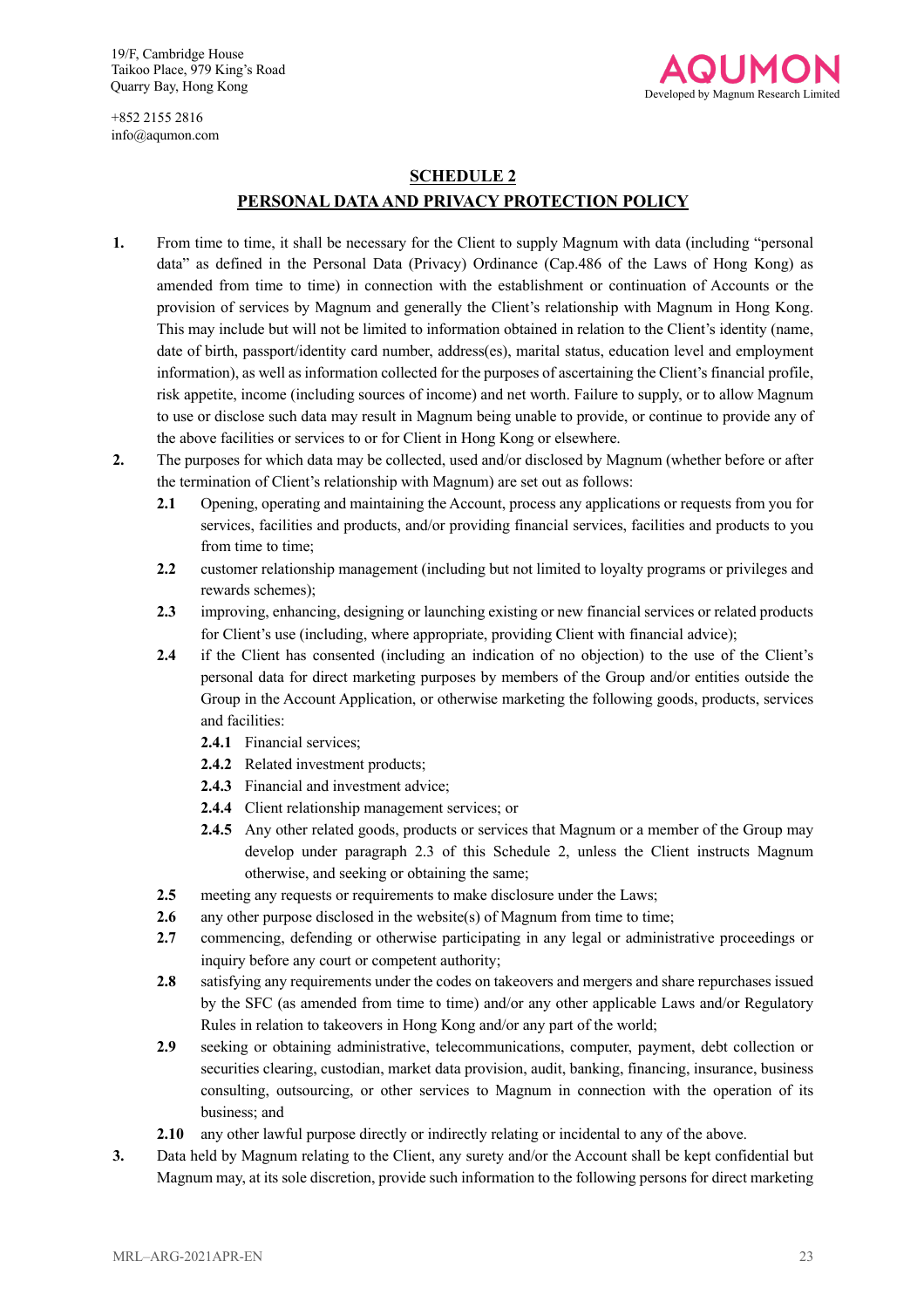

> purposes (where consented (including an indication of no objection) by the Client) or any other purposes permitted by this Schedule 2:

- **3.1** any agent, contractor or third party service provider (whether in Hong Kong or elsewhere) who provides administrative, telecommunications, computer, payment, debt collection or securities clearing, custodian, market data provision, audit, banking, financing, insurance, risk management, business consulting, outsourcing, customer relationship management, marketing or other services to Magnum in connection with the operation of its business;
- **3.2** any branch or office of Magnum or any member of the Group, whether in Hong Kong or elsewhere;
- **3.3** any person under a duty of confidentiality to Magnum (or any member of the Group) or who has undertaken to keep such information confidential;
- **3.4** any financial institution with which the Client has or proposes to have dealings;
- **3.5** any actual or potential assignee, transferee, participant, sub-participant, delegate, successor or person who acquires, undertakes or shares all or any of the rights and obligations of the Company in connection with the Account or other dealings between the Client and the Company;
- **3.6** any person with your express or implied consent;
- **3.7** any person where the interests of the Company require disclosure or where the Company is under an obligation to make disclosure;
- **3.8** any person where public interest requires disclosure;
- **3.9** auditors, legal advisors and/or other professional advisors of the Company and/or any other group companies;
- **3.10** any person who requests the Company and/or any other group companies to provide references in respect of you upon producing proof of your prescribed consent;
- **3.11** any person in accordance with the Laws or Regulatory Rules including through or pursuant to any rules, judgment, decision or ruling of the courts, arbitral tribunals, Financial Dispute Resolution Centre Limited, governmental, regulatory or other bodies or institutions, whether as required by the Laws and Regulatory Rules that are applicable to any member of the Group, or otherwise, or any company issuing a notice under section 329 of the Securities and Futures Ordinance.
- **4.** The Client agrees that data may be transferred overseas pursuant to the provisions of this Schedule 2.
- **5.** The Client acknowledges and accepts the risks that the information disclosed pursuant to this Schedule 2 may be subject to further disclosure by the recipient to other parties in accordance with the laws of the country in which the recipient is located. Such laws may be wider in scope and implemented under less restrictive terms than would otherwise be the case in Hong Kong due to difference in applicable laws and regulations.
- **6.** The Client agrees to allow Magnum to disclose the Client's data for the purposes and to those persons as set out in this Schedule 2 and to use such data pursuant to this Schedule 2.
- **7.** Where the Client supplies Magnum with any data (including personal data), the Client represents and warrants to Magnum that the Client has taken all action necessary to authorize the disclosure of such data to Magnum and the use by Magnum of such data pursuant to this Agreement.
- **8.** The Client may request to ascertain whether Magnum holds the Client's personal data and Magnum's policies and practices in relation to personal data. Further, the Client may request access to and correction of the Client's personal data. The Client also has the right to be informed about the kind of personal data held by Magnum and which items of data Magnum routinely discloses to credit reference agencies, and to be provided with further information to enable the making of a data access and correction request to the relevant credit reference agency. Any requests should be made in writing with fourteen (14) day advance notice to AQUMON Customer Service at  $cs@aqumon.com$  or such other address as Magnum may subsequently notify from time to time. Magnum may charge a reasonable fee for processing any data access request.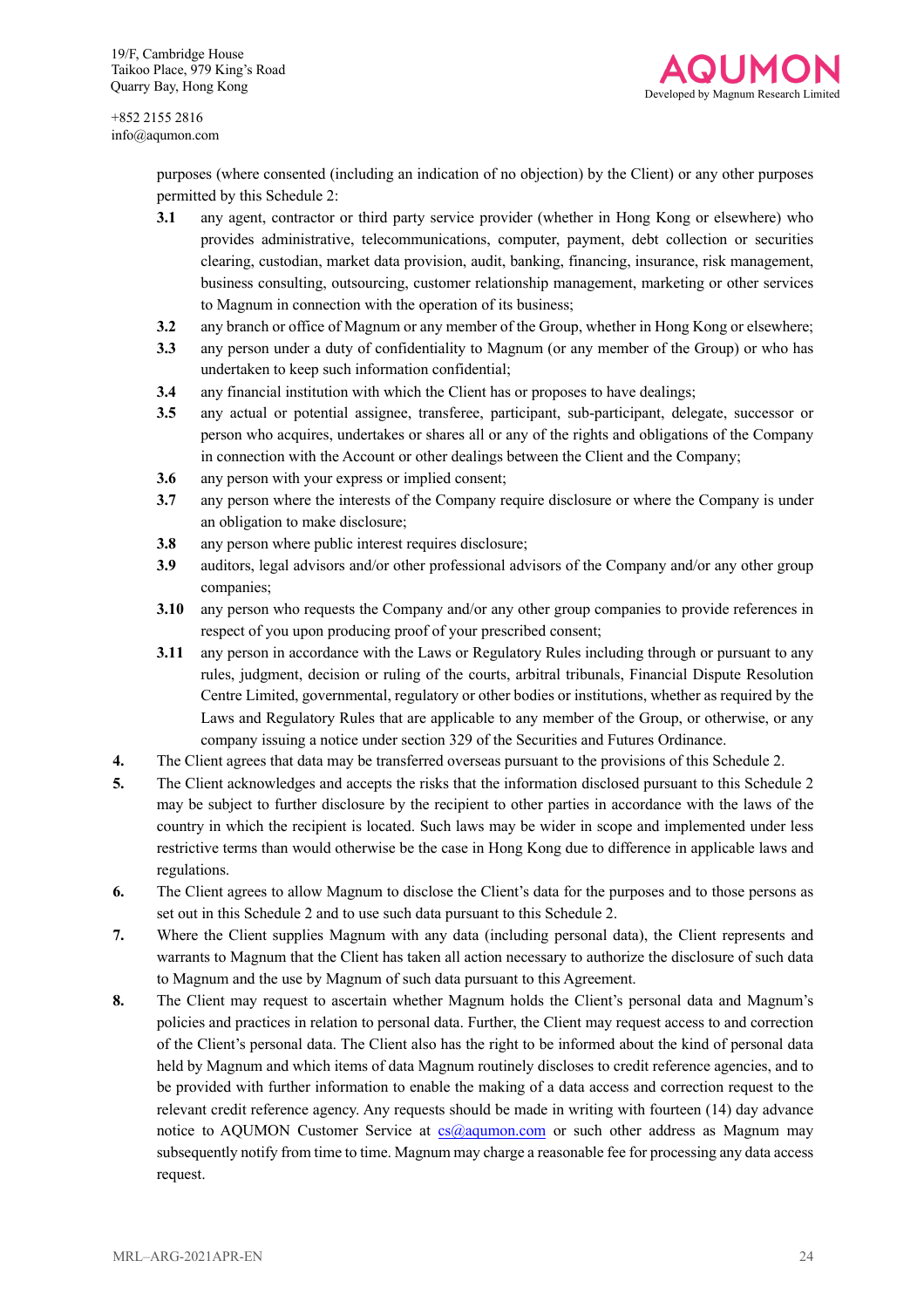

+852 2155 2816 info@aqumon.com

- **9.** Without prejudice to the right of Magnum to rely on grandfathering provision(s) or exemption(s) under the Personal Data (Privacy) Ordinance as amended from time to time or other applicable law, by consenting (including an indication of no objection) to the use of the Client's personal data for direct marketing purposes by members of the Group in the Account Application, or otherwise the Client agrees and consents that Magnum may send by telephone, mail, email or other electronic means to the Client from time to time direct marketing materials or messages relating to services or products which, in the opinion of Magnum, the Client may be interested in. The Client agrees that to the extent permitted by Laws and the Regulatory Rules the consent herein shall constitute specific opt-in for the purpose of any applicable privacy rules or regulations. Notwithstanding this, the Client may at any time request not to receive such direct marketing materials or messages from Magnum if the Client so requests in writing to Magnum at this email address: cs@aqumon.com or such other address as Magnum may subsequently notify from time to time. Unless and until the Client has so requested in writing, the Client shall be deemed to be willing to receive any such information.
- **10.** The contents of this Schedule 2 may be updated by Magnum by giving written notice to the Client at any time.
- **11.** The terms provided in Schedule 2 shall remain binding upon the parties hereto within one year after the termination of the Client Agreement.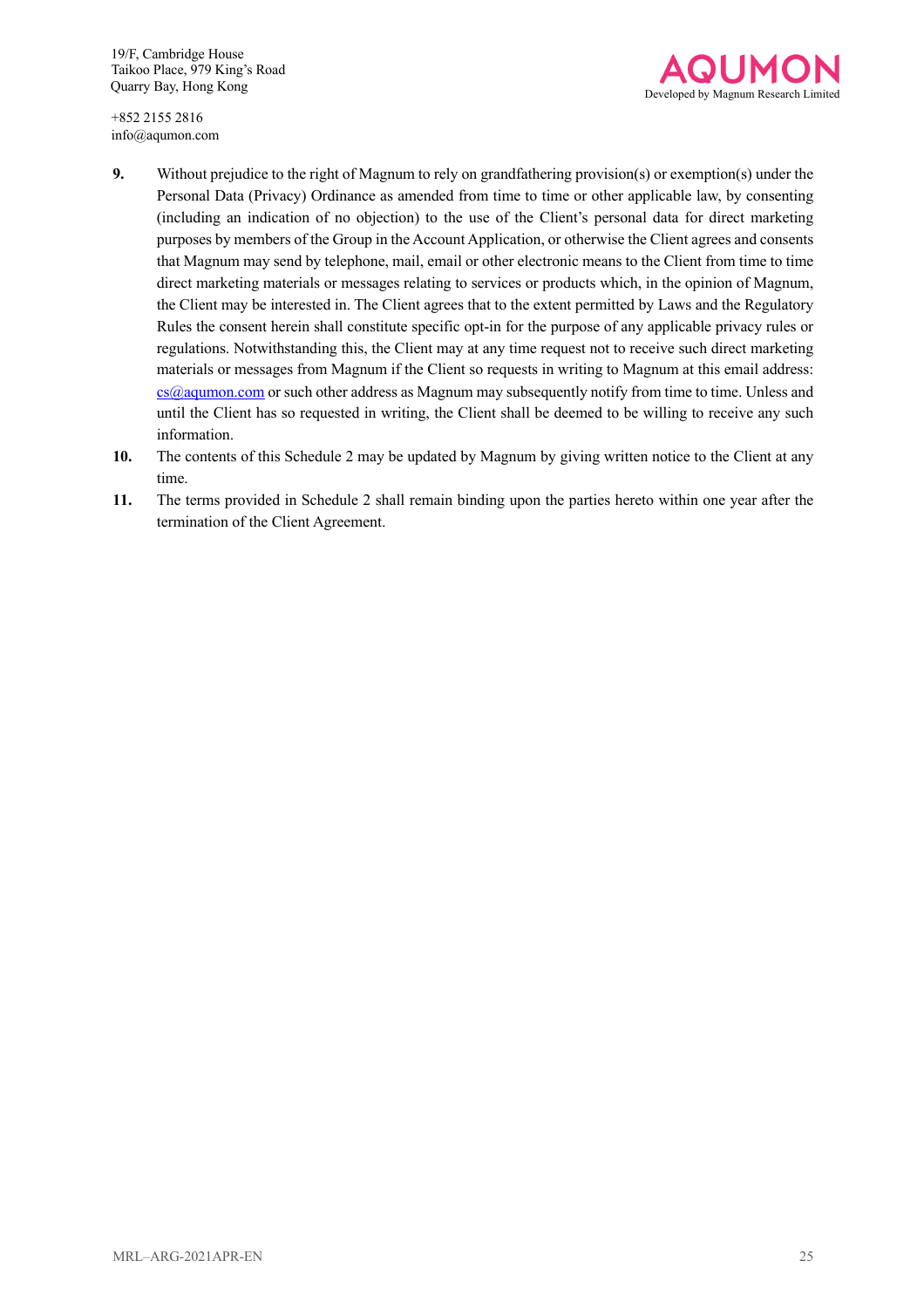

+852 2155 2816 info@aqumon.com

## **SCHEDULE 3 RISK DISCLOSURE STATEMENT**

**Each Client should read this risk disclosure statement carefully. The statement forms an integral part of the account documentation and terms and conditions governing the Client's Account with the Company. By executing the account documentation, the Client acknowledges that the Client has received and read this risk disclosure statement in a language of the Client's choice (English or Chinese) and confirms understanding of the risks which may arise in connection with the investments and transactions relating to the Client's Account.**

**The risk disclosure statement does not disclose or purport to disclose all the risks, or other significant aspects of conducting transactions or of the transactions conducted. In light of the risks involved, you (i.e. the Client) should undertake a transaction only if you understand its nature, the contractual relationship into which you are entering, and the nature and extent of your exposure to risk. You should also consider whether a transaction is appropriate for you in light of your experience, objectives, financial resources and other relevant circumstances, and consult your own independent legal, tax or financial advisors as you consider appropriate, prior to entering into any transaction. While the Company proposes to give the general risk warning, it is not acting as your financial advisor who provides comprehensive financial planning with respect to every aspect of your financial situation, and you must not regard the Company as so acting.**

#### **Risk of Securities Trading**

- 1. The prices of securities, including without limitation, bonds, interests in unit trusts, mutual funds or other collective investment schemes fluctuates, sometimes dramatically, and that the price of a security may move up or down, and may become valueless. It is as likely that losses will be incurred rather than profit made as a result of buying and selling securities.
- 2. Any representation of past performance is not necessarily a guide to future performance.
- 3. Where investments involve exposure to foreign currencies, changes in rates of exchange may cause the value of the investments to fluctuate up or down.
- 4. Investments in emerging markets need careful and independent assessment by you of each investment and the risks (including without limitation sovereign risk, issuer risk, price risk, liquidity risk, legal and tax risks). Further, you should be aware that, while such investments can yield high gains, they can also be highly risky as the markets are unpredictable and there may be inadequate regulations and safeguards available to investors.
- 5. Magnum is entitled to act upon your Instructions and you cannot assume that Magnum will warn you if your instructions are ill-timed or inadvisable for any reason or if the Instructions are likely to cause you loss.
- 6. Before you make any investment, you should obtain a clear explanation of all commission, fees and other charges for which you will be liable. These charges will affect your net profit (if any) or increase your loss.

#### **Risks of Trading Nasdaq-Amex Securities at the SEHK**

The securities under the Nasdaq-Amex Pilot Program ("PP") are aimed at sophisticated investors. The Client should consult the licensed or registered person and become familiarized with the PP before trading in the PP securities. The Client should be aware that the PP securities are not regulated as a primary or secondary listing on the Main Board or the Growth Enterprise Market of the Stock Exchange of Hong Kong Limited. You should only consider participating in the PP if you have sufficient means and resources to acquire and understand the relevant product and market information regarding the PP which is published on or distributed via the internet in English.

#### **Risk of Trading Growth Enterprise Market Stocks**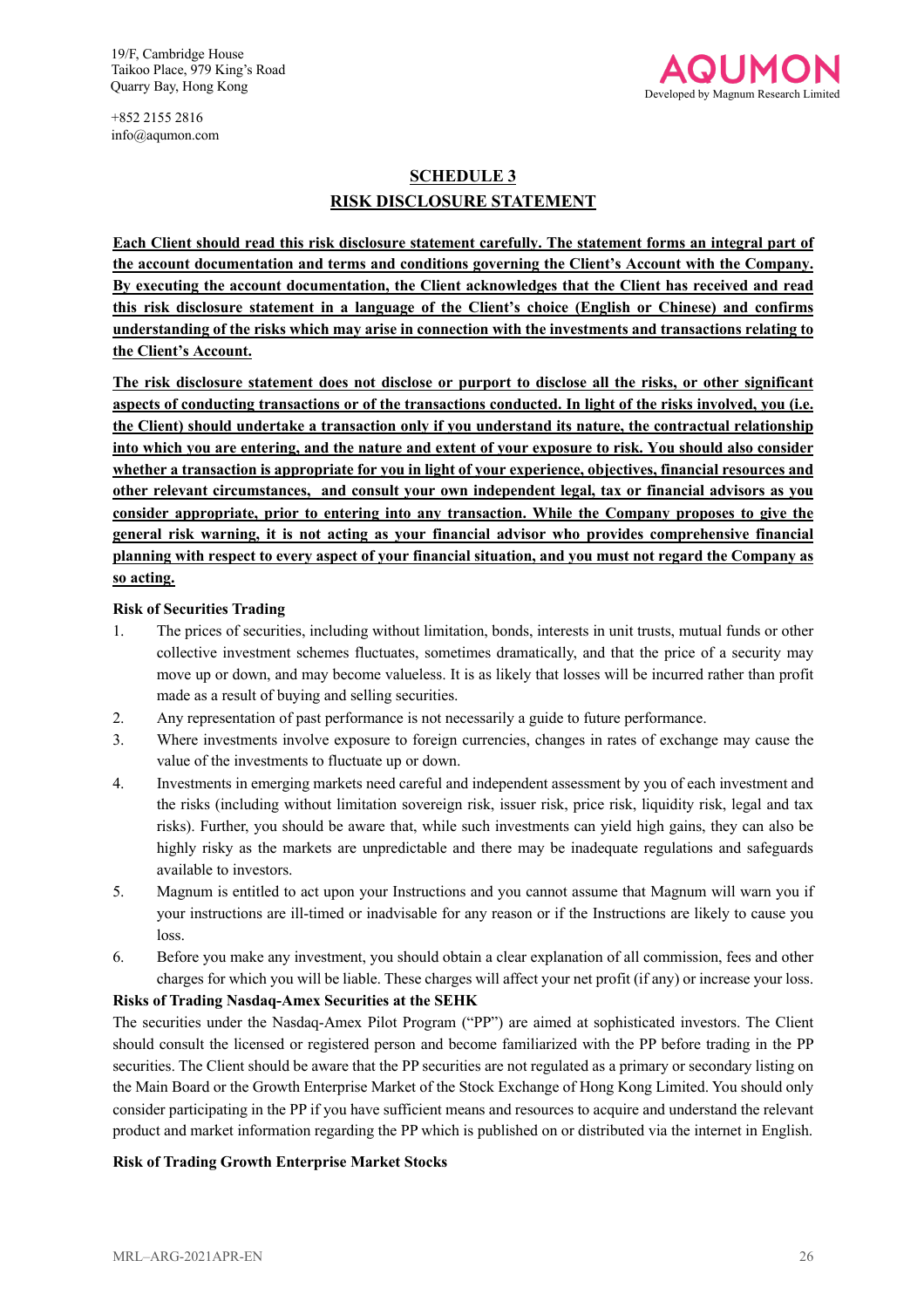

+852 2155 2816 info@aqumon.com

The growth enterprise market (the "GEM") stocks involve a high investment risk. In particular, companies may list on GEM with neither a track record of profitability nor any obligation to forecast future profitability. GEM stocks may be very volatile and illiquid.

The Client should make the decision to invest only after due and careful consideration. The greater risk profiles and other characteristics of GEM mean that it is a market more suited to professional and other sophisticated investors.

Current information on GEM stocks may only be found on the internet website operated by the Stock Exchange of Hong Kong Limited. GEM companies are usually not required to issue paid announcements in gazetted newspapers.

#### **Risk of Investing in Emerging Market**

Investments in emerging market securities need careful and independent assessment by the Client of each investment and the risks. Such risks include: -

- (a) currency exchange matters, including fluctuations in the rate of exchange between the Client's reference currency and the various foreign currencies in which the securities are denominated, and costs associated with conversion of investment principal and income from one currency into another; and
- (b) the possible imposition of withholding taxes on income received from or gains with respect to such securities.

In addition, certain of these capital markets involve factors not typically associated with investing in established securities markets, including risks relating to: -

- (a) differences between markets, including potential price volatility in and relative illiquidity of some foreign securities markets;
- (b) the absence of uniform accounting, auditing and financial reporting standards, practices and disclosure requirements, and less government supervision and regulation; and
- (c) certain economic and political risks, including potential exchange control regulations and potential restrictions on foreign investment and repatriation of capital.

#### **Market Risk**

ETFs are typically designed to track the performance of certain indices, market sectors, or group of assets such as stocks, bonds, or commodities. Investors are exposed to the political, economic, currency and other risks related to the ETF's underlying index/assets it is tracking. Investors must be prepared to bear the risk of loss and volatility associated with the underlying index/asset.

#### **Liquidity Risk**

There is no assurance that a liquid market exists for an ETF.

#### **Counterparty Risk**

The Client should be aware of the credit risk of the counterparties who issued the securities, who might become insolvent and default on their listed securities. The Client should pay close attention to the financial strength and credit worthiness of the issuers.

#### **Tracking Error Risk**

There may be disparity between the performance of the ETFs and the performance of the underlying index due to, for instance, failure of the tracking strategy, currency differences, fees and expenses.

#### **Foreign Exchange Risk**

Investors trading ETFs with underlying assets not denominated in Hong Kong dollars are also exposed to exchange rate risk. Currency rate fluctuations can adversely affect the underlying asset value, also affecting the ETFs price.

#### **Risk of Transactions in Other Jurisdictions**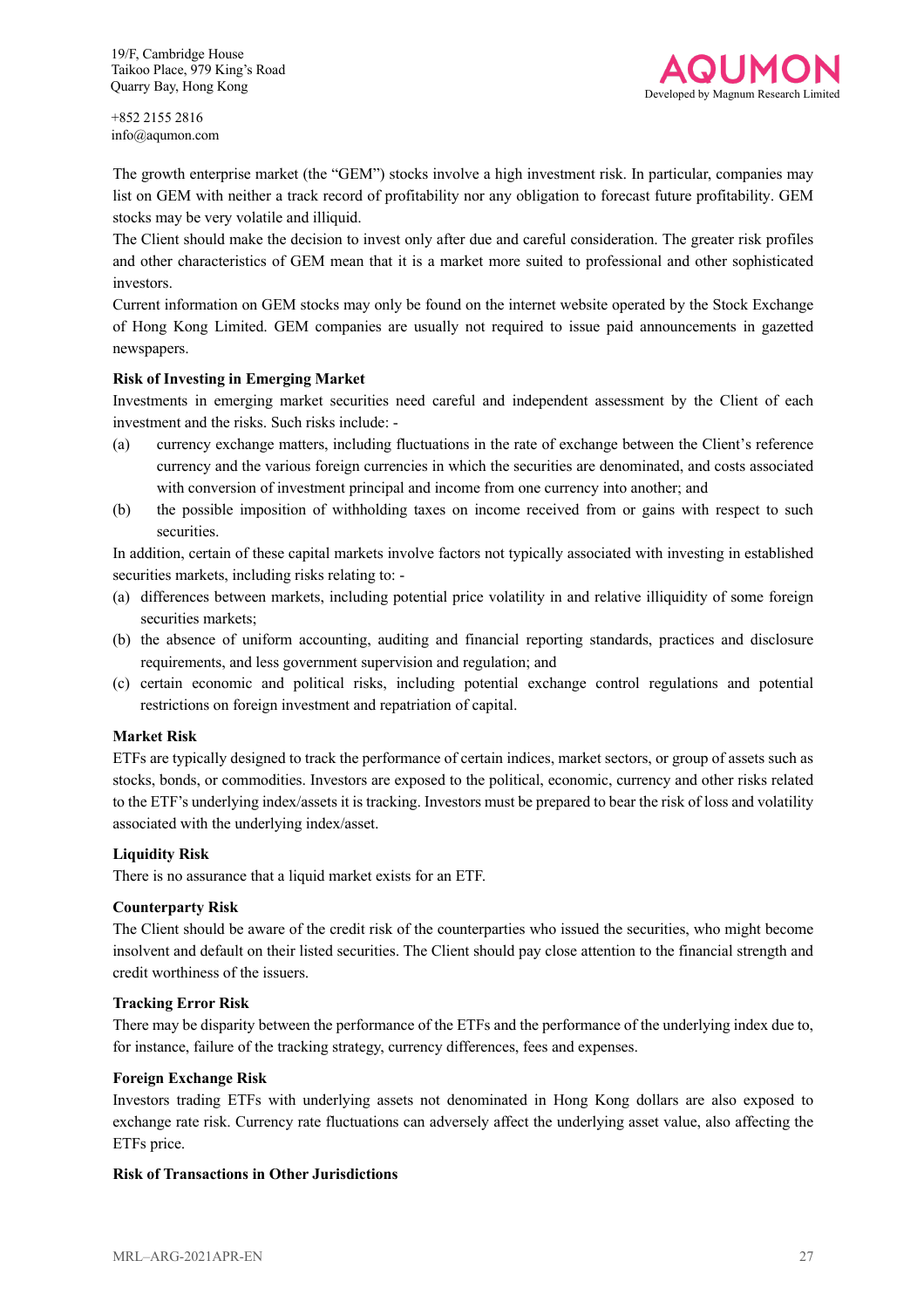+852 2155 2816 info@aqumon.com



Transactions in markets in other jurisdictions, including those with a formal link to the local market, may involve additional risks. According to the regulations of these markets, the degree of protection enjoyed by investors may be different or even lower. Prior to the transaction, the Client shall first confirm all the rules regarding the transaction to be carried out. The regulatory body at the location of the Client will not be able to compel to the relevant regulatory body or market in the jurisdiction of the place where the Client has executed to enforce the relevant rules. In view of this, prior to the transaction, the Client should first check with the firm concerned which remedies and details of the jurisdiction and other jurisdictions in which the respective jurisdiction is available.

#### **Risk of trading overseas ETFs / stocks**

Overseas markets may be subject to regulation which may offer different or diminished investor protection and a local regulatory authority will be unable to compel the enforcement of the rules of regulatory authorities or markets in other jurisdictions where Clients' transactions have been effected.

#### **Risks of client assets received or held outside Hong Kong**

Client assets received or held by the licensed or registered person outside Hong Kong are subject to the applicable laws and regulations of the relevant overseas jurisdiction which may be different from the Securities and Futures Ordinance (Cap.571) and the rules made thereunder. Consequently, such client assets may not enjoy the same protection as that conferred on client assets received or held in Hong Kong.

#### **Risk on Deposited Cash and Property**

The Client should familiarize his/herself with the protections given to money or other property the Client deposits for domestic and foreign transactions, particularly in the event of a firm insolvency or bankruptcy. The extent to which the Client may recover his money or property may be governed by specific legislation or local rules. In some jurisdictions, property which had been specifically identifiable as the Client's own will be pro-rated in the same manner as cash for purposes of distribution in the event of a shortfall.

#### **Risks of Providing Services Electronically**

Electronic transmission may not be a reliable medium of communication due to unforeseen traffic congestion and other reasons. Circumstances such as delays in the transmission and receipt of instructions or other information from the Client, delays in the execution of instructions, or execution of Client's instructions at a different market price than the instructions given by the Client will occur during a transmission interruption. Moreover, communications and personal data may be obtained by unauthorized third parties, and in communication there will be misunderstanding or error risk, and these risks will be borne entirely by the Client. The Client acknowledges and agrees that it is normally not possible to cancel a Transaction Order once it has been issued.

#### **Risk in relation to Authorised Third Party**

There are substantial risks in allowing an authorised third party to trade or operate your Account, and it is possible that instructions could be given by persons not properly authorised. You accept all of the risks of such an operation and irrevocably releases Magnum from all liabilities arising out of or in connection with such instructions, whether taken by Magnum or otherwise.

#### **Risk of Providing an Authority to Hold Mail or to Direct Mail to Third Parties**

If the Client provides Magnum with an authority to hold mail or to direct mail to third parties, it is important for the Client to promptly collect in person all contract notes and statements of the Client's Account and review them in detail to ensure that any anomalies or mistakes can be detected in a timely fashion.

#### **Risk of Fractional Shares Trading**

The risks of odd lot trades include but without limitation to: (1) counterparty risks due to Magnum being the direct counterparty of the Client in connection with the odd lot trades, such as credit risk, liquidity risk, insolvency and liquidation risks of the Magnum; and (2) being unable to use odd lot trade function of Aqumon due to the shares are suspended or reach an up or down limit in the open market.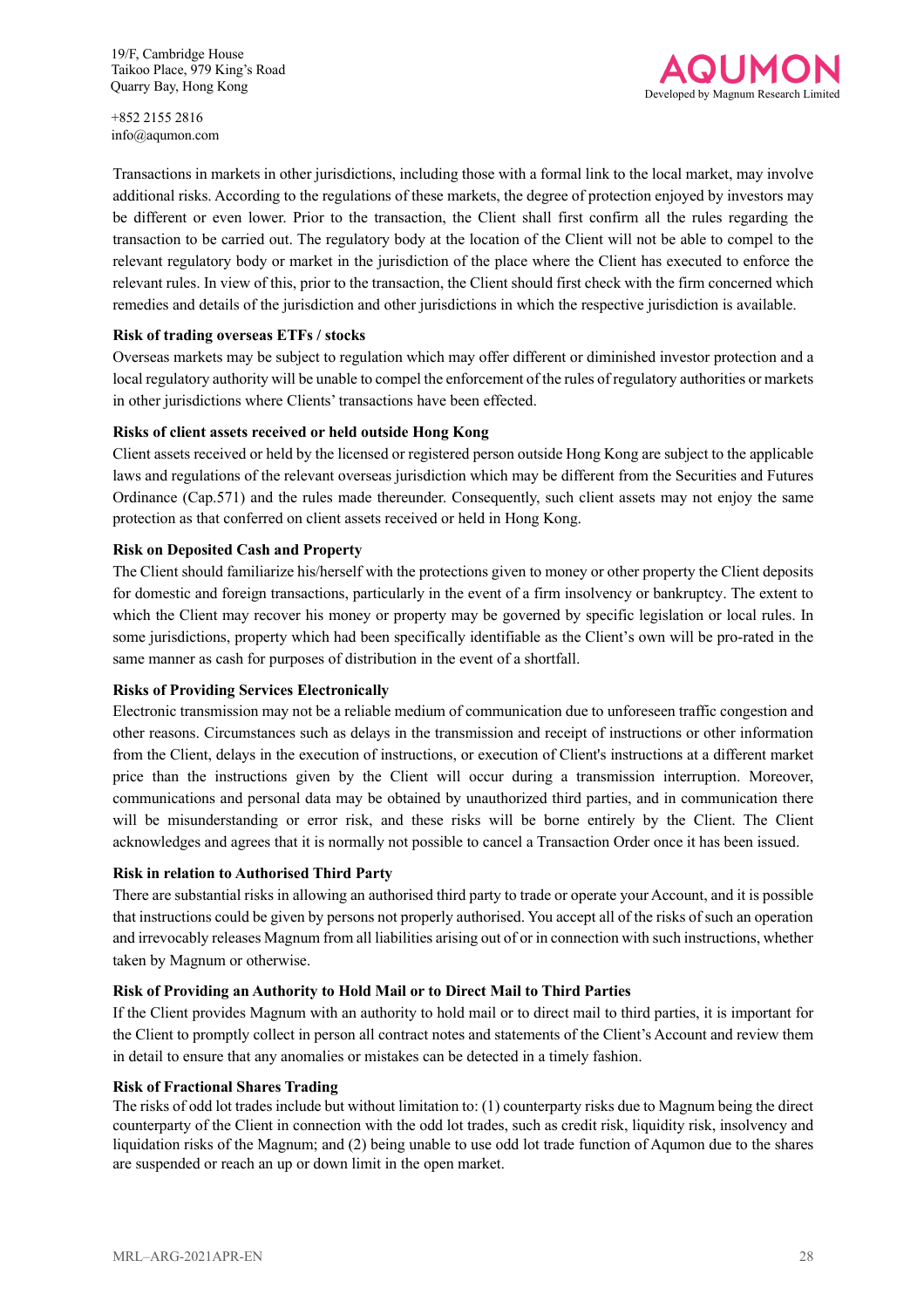+852 2155 2816 info@aqumon.com



### **CLIENT MONEY STANDING AUTHORITY**

To: Magnum Research Limited 19/F, Cambridge House, Taikoo Place 979 King's Road, Quarry Bay Hong Kong

#### **Authority under Securities and Futures (Client Money) Rules**

The duly undersigned Client (the "Client") hereby agrees and authorizes Magnum Research Limited ("Magnum") to deal with Client money that has been received from or held on behalf of the Client in and/or outside Hong Kong.

This letter of authority covers money held or received by Magnum in and/or outside Hong Kong in relation to trading transaction(s) (including the any interest derived from the holding of the money which does not belong to Magnum) ("Monies") within the valid period, unless this authorization is revoked prior to the expiry date.

Unless otherwise defined, all the terms used in this authorization letter shall have the same meanings as in the Securities and Futures Ordinance and the Securities and Futures (Client Money) Rules as amended from time to time.

This authorization authorizes Magnum, in its discretion and without prior notice to or consent from the Client, to transfer all or any portion of the Monies for the purposes as set out below:

- **1.** combine or consolidate any or all segregated accounts, of any nature whatsoever and either individually or jointly with others, maintained by Magnum from time to time and Magnum may transfer any sum of Monies to and between such segregated account(s) to satisfy the Client's obligations or liabilities to Magnum, whether such obligations and liabilities are actual, contingent, primary or collateral, secured or unsecured, or joint or several;
- **2.** transfer any sum of Monies interchangeably between any of the segregated accounts maintained at any time by Magnum;
- **3.** pay/transfer any sum of Monies to segregated accounts which established by Magnum, and/or to segregated accounts which established by broker(s) and/or clearing house(s) in and/or outside Hong Kong, for the purpose of trading or meeting the settlement requirement of the Client's securities transactions;
- **4.** transfer Monies interchangeably between the segregated account(s) opened and maintained by Magnum in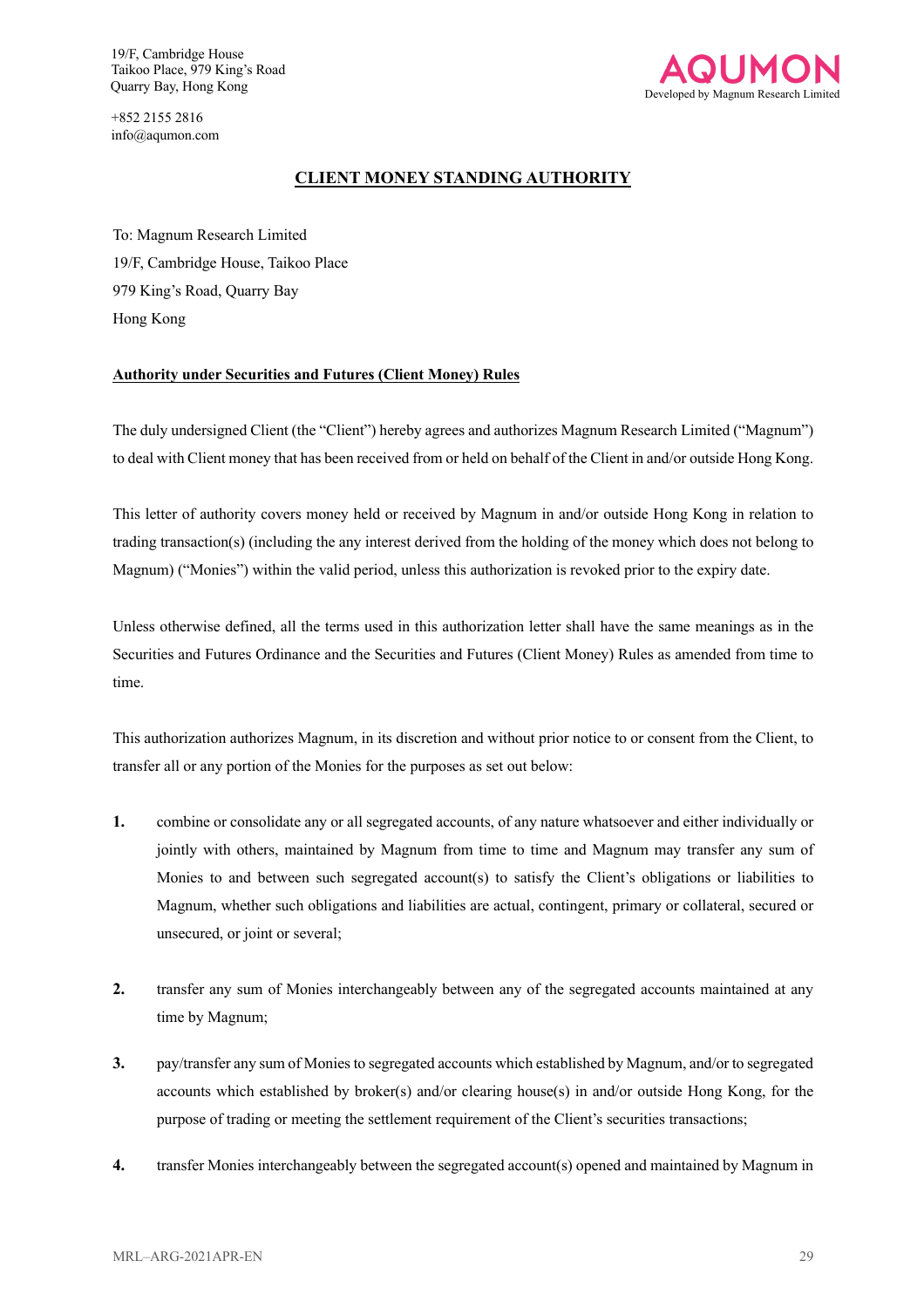

> and/or outside Hong Kong and the segregated account(s) opened and maintained by Magnum with any overseas broker(s) and/or overseas clearing house(s) outside Hong Kong; and/or

**5.** enter into foreign exchange contracts necessary to facilitate the purchase or meeting the settlement requirement of the overseas securities on or before the day when funds are required to be converted into other currencies for payment. Such currency exchange should be executed at market rates and in accordance with Magnum's normal practice and the timing of exchanging currency will be at Magnum's sole discretion.

The Client may do any of these things without giving Magnum notice. This authority is given to Magnum in consideration of the Client's agreeing to continue to maintain securities cash account(s) for the Client.

This authority is given without prejudice to other authorities or rights which Magnum may have in relation to dealing in Monies in the segregated accounts.

This authority is valid for a period of 12 months from the date of this letter. This authority may be revoked by giving Magnum written notice addressed to the Customer Service Department at Magnum's address specified above. Such notice shall take effect upon the expiry of two weeks from the date of Magnum's actual receipt of such notice.

The Client understands that this authority shall be deemed to be renewed on a continuing basis without the Client's written consent if Magnum issue me/us a written reminder at least 14 days prior to the expiry date of this authority, and the Client do not object to such deemed renewal before such expiry date. Where the standing authority is deemed to have been renewed, Magnum shall give the Client a written confirmation of the renewal of the standing authority within one week after the expiry of the previous standing authority.

In the event of any difference in interpretation or meaning between the Chinese and English version of this authority, the Client agrees that the English version shall prevail.

This letter has been explained to the Client and the Client understands the contents of this letter.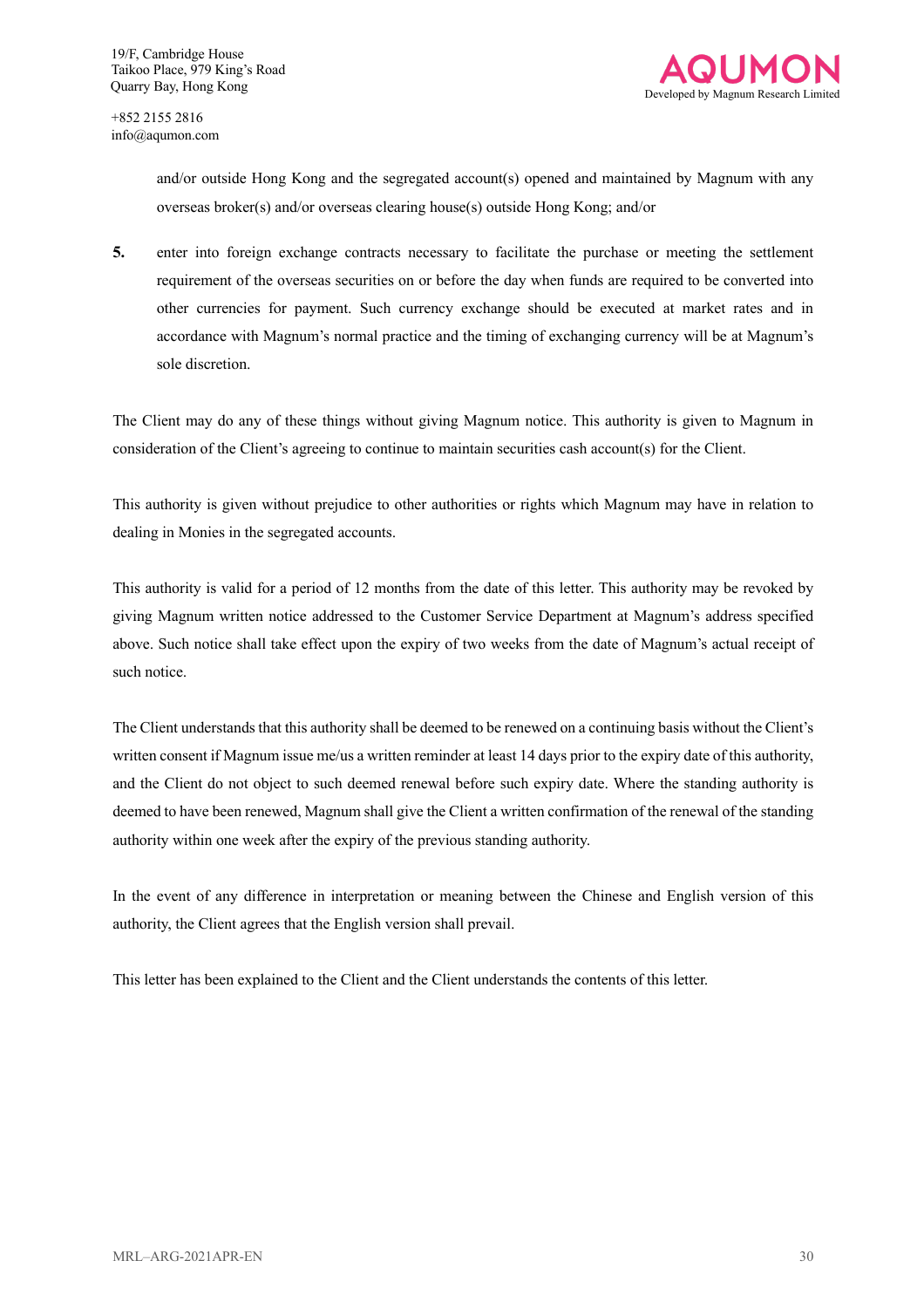+852 2155 2816 info@aqumon.com



#### **CLIENT SECURITIES STANDING AUTHORITY**

To: Magnum Research Limited 19/F, Cambridge House, Taikoo Place 979 King's Road, Quarry Bay Hong Kong

#### **Authority under Securities and Futures (Client Securities) Rules**

I/We authorize you to deal with Client Securities from time to time received or held by or on behalf of you in the following manner without further notice to or consent from me/us:

- **(1)** to deposit the Client Securities with the HKSCC as collateral for the discharge and satisfaction of your clearing and settlement obligations and liabilities. I/We understands that HKSCC will have a fixed charge over my/our Securities to the extent of the obligations and liabilities of you;
- **(2)** as regards any action (including, without limitation, any rights or new issues or any consolidation, split or redenomination of funds stocks or shares or any other routine event) in connection with any Client Securities which affects me/us as the owner of such Client Securities, to subscribe, take up or dispose of any rights, benefits, interests or entitlements arising from them or to deal or act in any manner in accordance with any instruction from me/us whether the instruction is given in writing or by any other means (except that any applicable provisions in the constitutional and/or offering documents under which such Client Securities was issued, offered or sold shall always prevail and you are authorized to deal or act or refrain from dealing or acting in accordance with such provisions despite any instruction from me/us) or, in the absence of or delay in receiving instruction from me/us, in such manner as you consider appropriate to preserve the interests of me/us;
- **(3)** to sell, dispose of or otherwise deal with any Client Securities on prevailing market conditions if such sale, disposal or dealing is required by any applicable law, rule, regulation or order or any direction, guideline, notice or restriction (whether or not having the force of law) issued by any competent authority, government agency, exchange or body or is otherwise for the protection of you and me/us;
- **(4)** to deal with any Client Securities in such manners as you consider appropriate to facilitate the provision of securities related services to me/us taking into account any legal or regulatory requirement or prevailing market practice applicable to you from time to time; and
- **(5)** to do all acts and things which are necessary for or incidental to the performance of the above activities or any of them.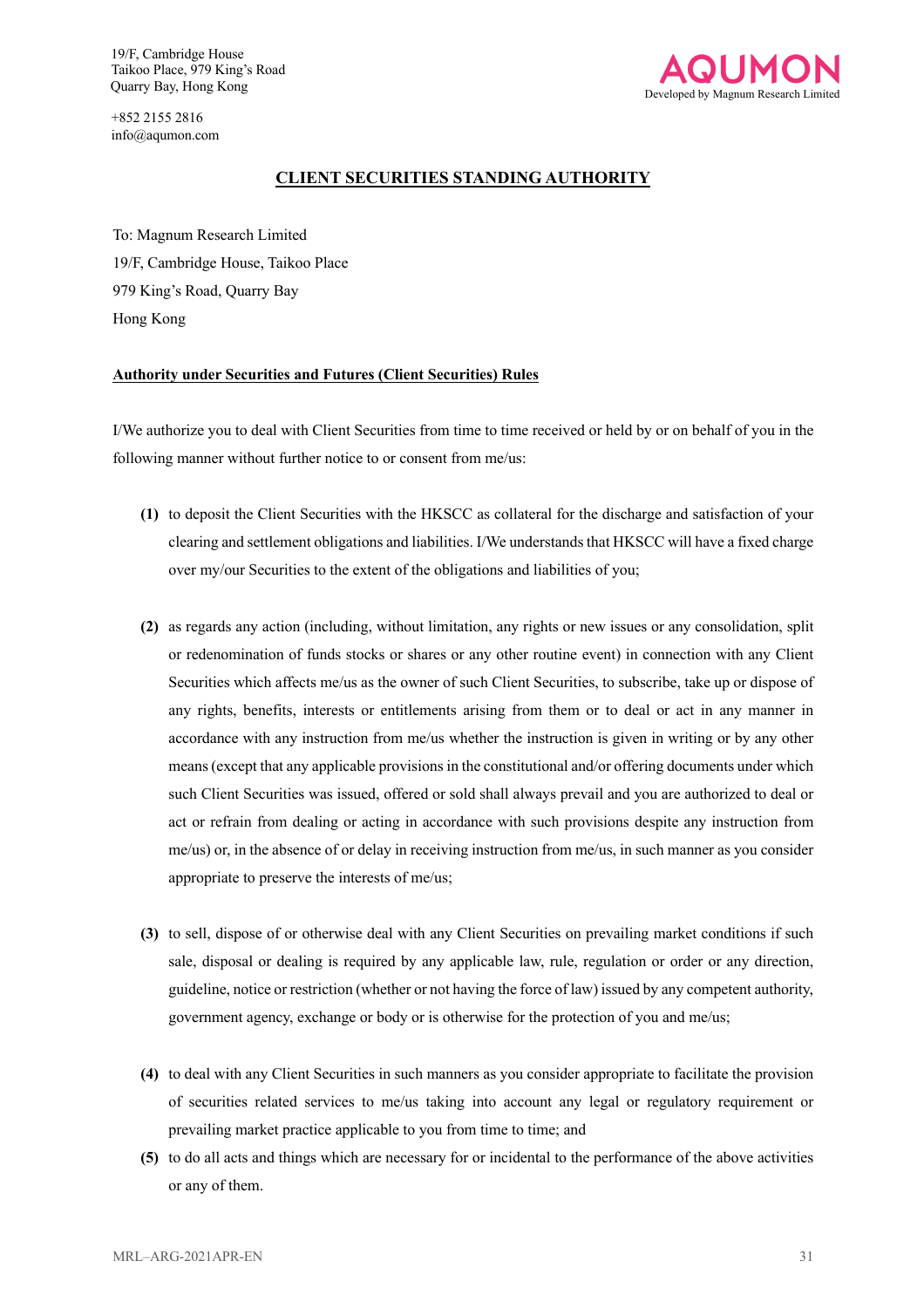

I/We declare, undertake and warrant that I/we have the absolute ownership of the Client Securities free from all liens, charges and encumbrances (save and except those that may be created under the Client Agreement between you and me/us) during the continuance in force of this Authority.

I/We fully understand that a third party may have rights to the Client Securities which you must satisfy before the same can be returned to me/us.

I/We hereby agree to indemnify and to keep indemnified you from and against all losses, damages, interests, costs, expenses, actions, demands, claims or proceedings of whatsoever nature which may incur, suffer and/or sustain as a consequence of any transaction undertaken in pursuance of this Authority.

This authority may be revoked by giving you written notice addressed to the Customer Service Department at your address specified above. Such notice shall take effect upon the expiry of two weeks (14 days) from the date of your actual receipt of such notice.

Where I/we have not been classified by you as a "professional investor" under the SFO,

- **A.** This authority shall be valid for a period of 12 months from the date of this letter, and shall expire thereafter unless it has been renewed in the following manner:
	- **(1)** before the expiry date, the Company receives the consent of me/us in writing to renew such standing authority for a period not exceeding 12 months; or
	- **(2)** such standing authority shall be deemed to have been renewed if:
		- **(a)** you give a written notice to me/us at least 14 days before the expiry of the standing authority to inform me/us of the impending expiry and that the standing authority will be renewed upon expiry for a period not exceeding 12 months on the same terms and conditions unless I/we object; and
		- **(b)** I/We do not object to the renewal of the standing authority before its expiry; and
- **B.** where the standing authority is deemed to have been renewed, you shall give me/us a written confirmation of the renewal of the standing authority within one week after the expiry of the previous standing authority.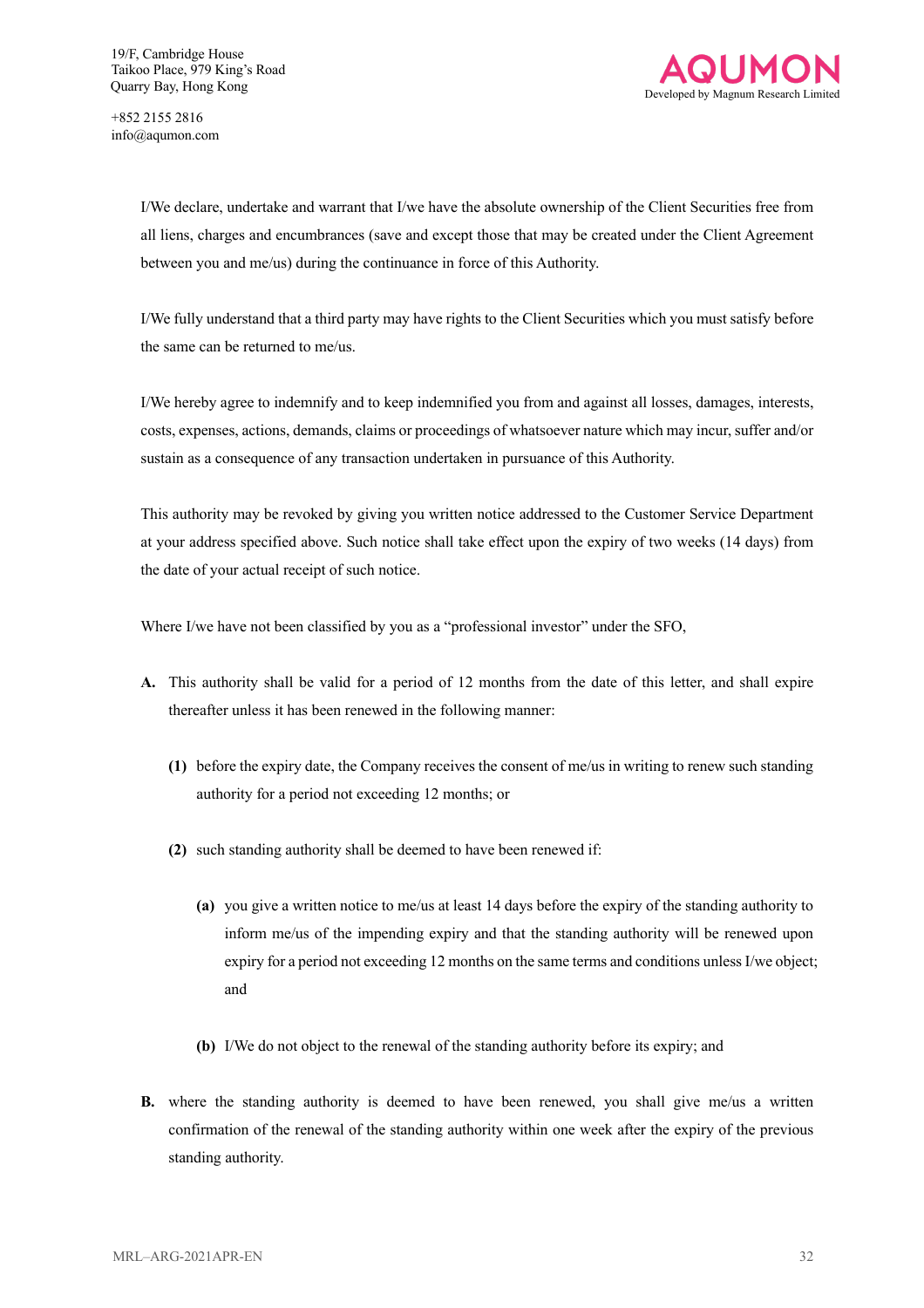

Where I/we have been classified by you as a "professional investor" under the SFO, you shall treat any such standing authority as continuing and it shall remain in effect unless and until specifically revoked by me/us in writing.

"**Client Securities**" means any Securities (other than Securities Collateral) received or held by or on behalf of you which are so received or held on behalf of me/us or in which I/we have a legal or equitable interest. I/We acknowledge that Securities held or received by you outside Hong Kong are subject to the applicable rules and regulations of the relevant overseas jurisdiction which may be different from the SFO and the Securities and Futures (Client Securities) Rules. Consequently, such Securities may not enjoy the same protection as that conferred on the Securities held or received in Hong Kong.

In the event of any difference in interpretation or meaning between the English and Chinese versions of this Authority, I/we agree that the English version shall prevail.

I/We confirm that this Authority has been explained to me/us and I/we fully understand the contents of this Authority and has sought, or has had the opportunity to seek legal advice concerning its contents and effect.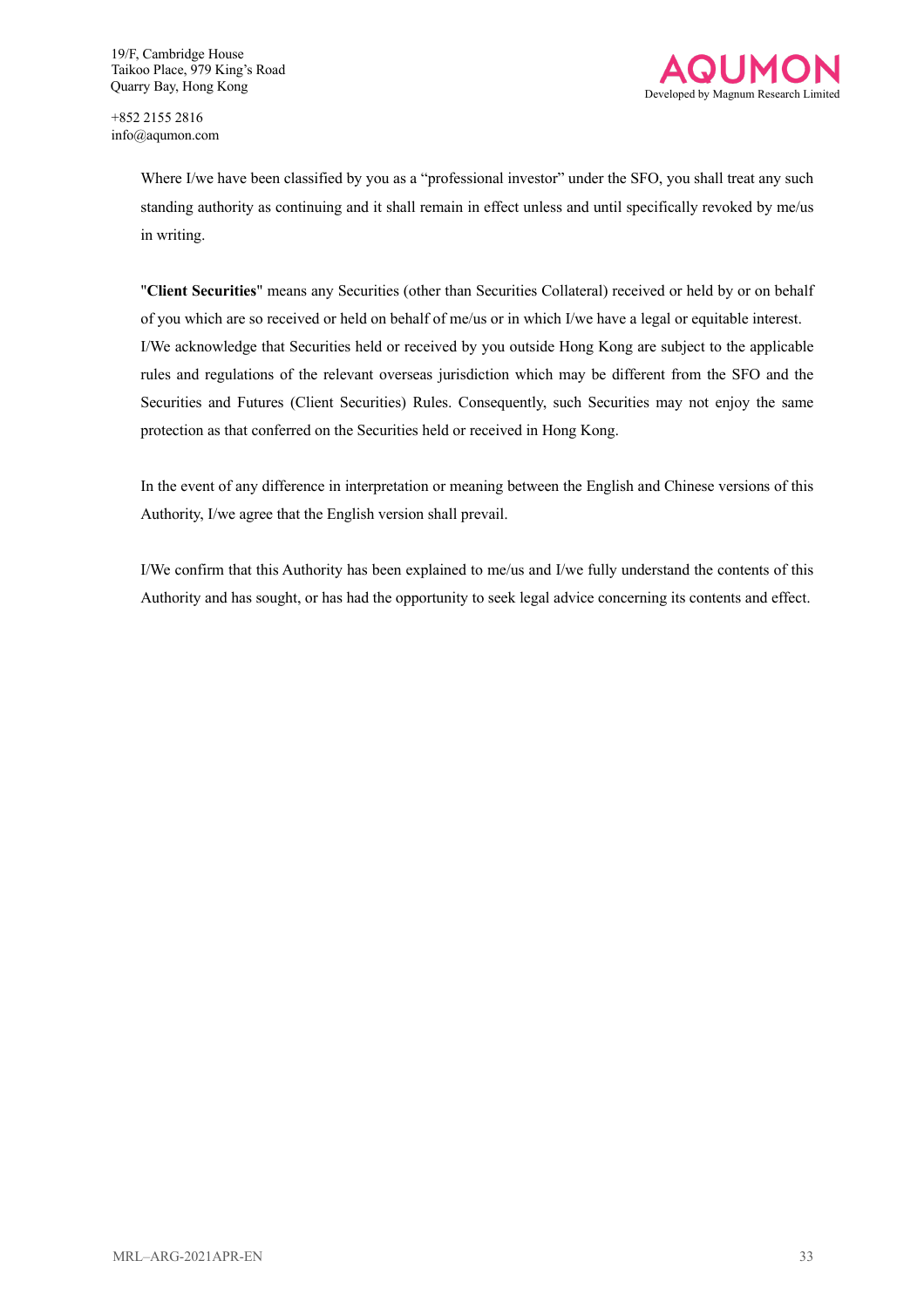

## **ACKNOWLEDGEMENT OF RISK DISCLOSURE**

## **DECLARATION BY STAFF**

I, the undersigned, a staff of Magnum Research Limited and a licensed Responsible Officer / Representative, do hereby declare that I have: -

- provided the Risk Disclosure Statement in a language of the Client's choice (English or Chinese); and
- invited the Client to read the Risk Disclosure Statement, to ask questions and take independent advice if the Client wishes.

| <b>Staff's Full Name</b><br>(in block letter): |  |
|------------------------------------------------|--|
| CE No.<br>(in block letter):                   |  |
| Signature:                                     |  |
| Date:                                          |  |

## **ACKNOWLEDGEMENTS BY CLIENT**

I acknowledge that:

- I have been provided by the Company with the Risk Disclosure Statement in a language of my choice;
- I have been invited to read the Risk Disclosure Statement, to ask questions and take independent advice;
- I have read carefully the Risk Disclosure Statement, and fully understand the risks may be involved in using AQUMON robo advisory services.

| <b>Client's Full Name</b> |  |
|---------------------------|--|
| (in block letter):        |  |
|                           |  |
| Signature:                |  |
|                           |  |

**Date: \_\_\_\_\_\_\_\_\_\_\_\_\_\_\_\_\_\_\_\_\_\_\_\_\_\_\_\_\_\_\_\_\_\_\_\_\_\_**